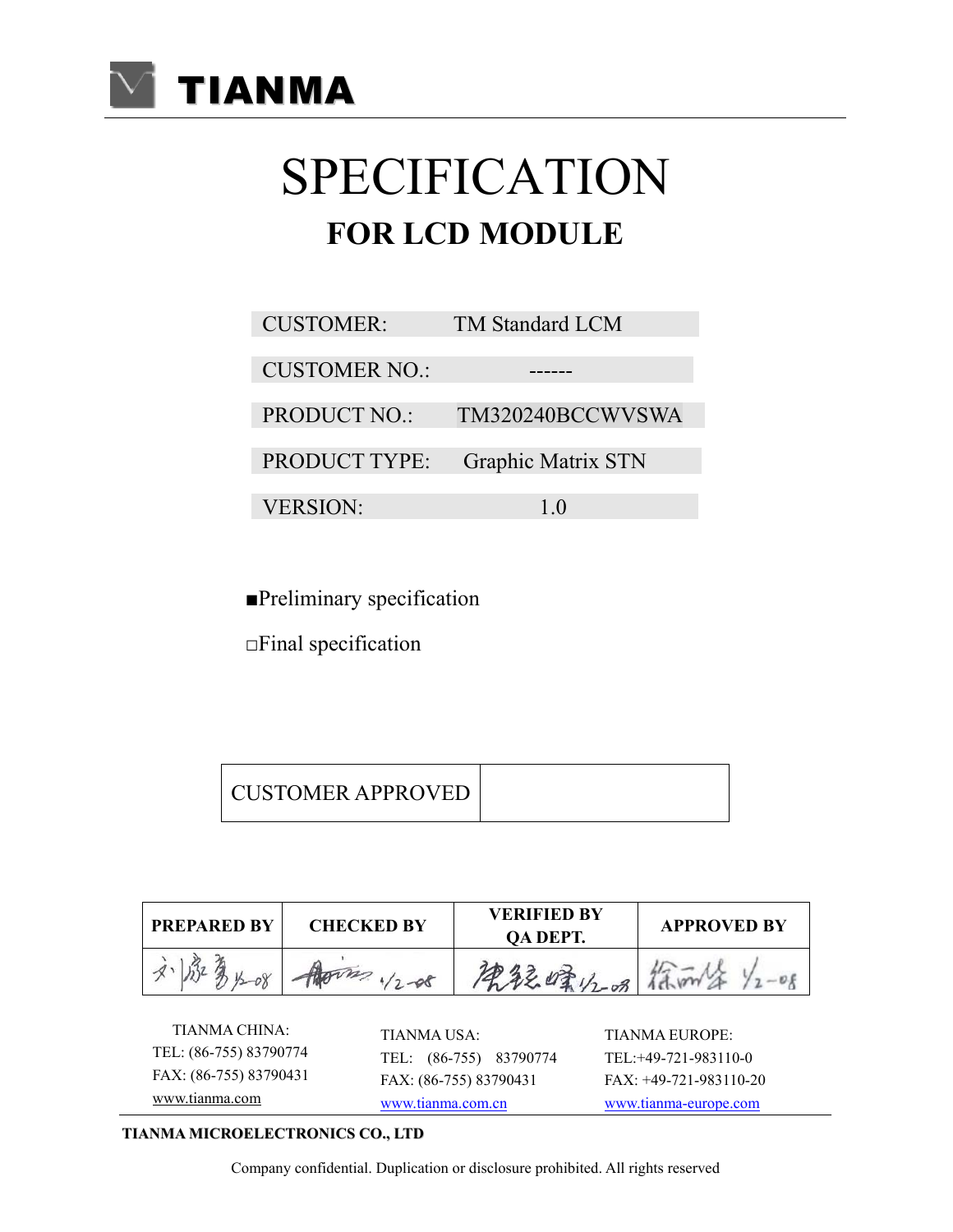

## REVISION RECORD

| Version | Page | <b>Revision Items</b> | <b>Name</b> | <b>Date</b> |
|---------|------|-----------------------|-------------|-------------|
| $0.0\,$ |      | First release         | Jiayong Liu | 2008.2.1    |
|         |      |                       |             |             |
|         |      |                       |             |             |
|         |      |                       |             |             |
|         |      |                       |             |             |
|         |      |                       |             |             |
|         |      |                       |             |             |
|         |      |                       |             |             |
|         |      |                       |             |             |
|         |      |                       |             |             |
|         |      |                       |             |             |
|         |      |                       |             |             |
|         |      |                       |             |             |
|         |      |                       |             |             |
|         |      |                       |             |             |
|         |      |                       |             |             |
|         |      |                       |             |             |
|         |      |                       |             |             |
|         |      |                       |             |             |
|         |      |                       |             |             |
|         |      |                       |             |             |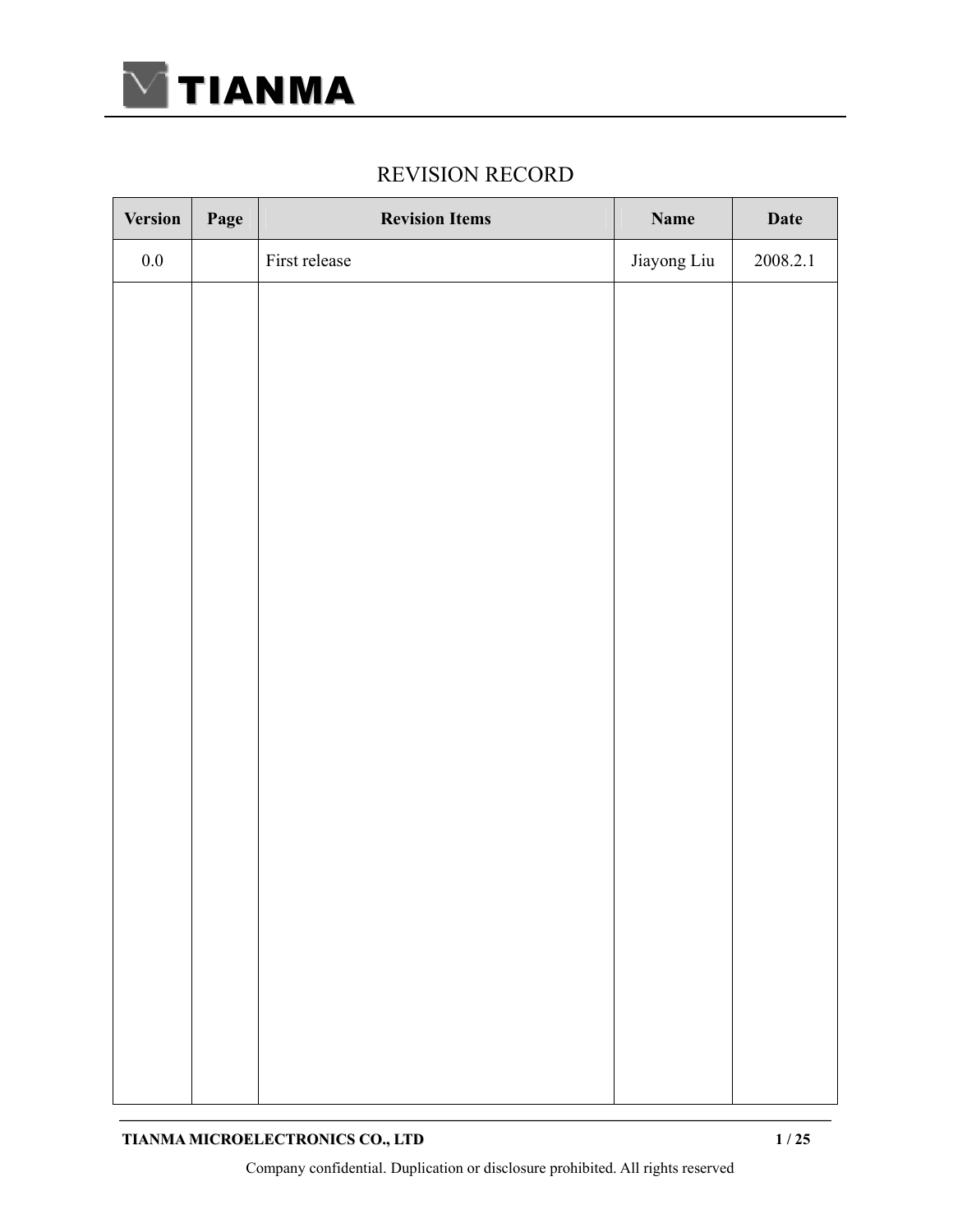

## **TABLE OF CONTENTS**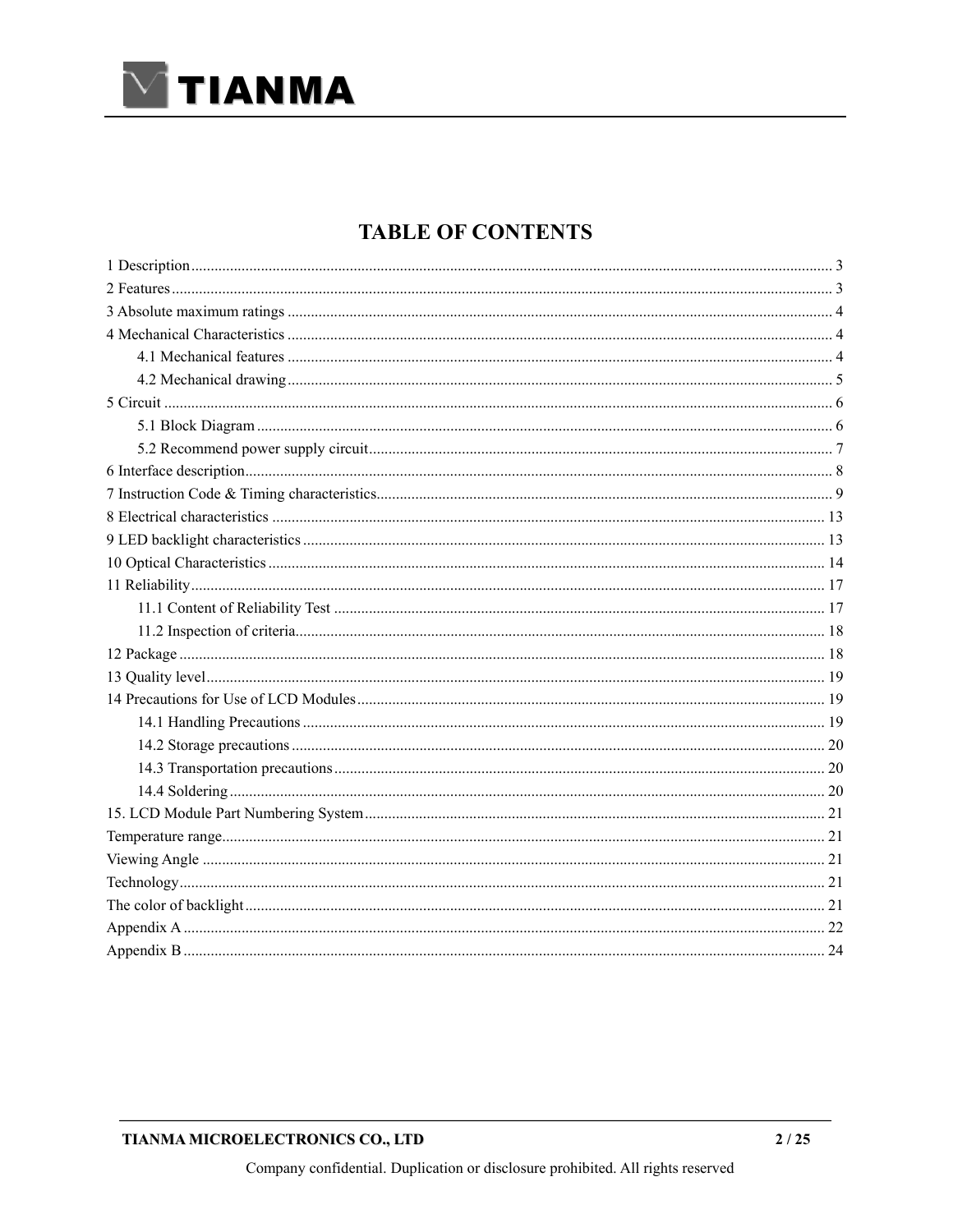

### **1 Description**

The TM320240BCCWVSWA, a Graphic LCM unit consists of  $320$ (segment) $\times$ 240(common) dots dot-matrix LCD panel, LCD driver, bias circuits on a single PCB.

- $\blacklozenge$  Wide viewing angle
- $\blacklozenge$  Wide operation temp.
- ◆ Requirements on environmental protection: RoHS.

#### **2 Features**

| <b>Item</b>           | <b>Contents</b>                 |  |  |  |
|-----------------------|---------------------------------|--|--|--|
|                       | <b>FSTN</b>                     |  |  |  |
| LCD type              | Positive                        |  |  |  |
| <b>LCD</b> Duty       | 1/240                           |  |  |  |
| <b>LCD</b> Bias       | 1/16                            |  |  |  |
| Polarizer             | Transflective                   |  |  |  |
| LCD background color  | White                           |  |  |  |
| Segment color         | Blue-black                      |  |  |  |
| Backlighting          | <b>LED</b>                      |  |  |  |
| Backlighting type     | Side                            |  |  |  |
| Backlighting color    | White                           |  |  |  |
| View direction        | 6:00                            |  |  |  |
| Operating temperature | $-20^{\circ}$ C $-70^{\circ}$ C |  |  |  |
| Storage temperature   | $-30^{\circ}$ C $-80^{\circ}$ C |  |  |  |
| Driver                | <b>SDN8080G</b>                 |  |  |  |
| Frame                 | <b>SUS430</b>                   |  |  |  |
| Technology            | <b>SMT</b>                      |  |  |  |
| Data Transfer         | 4 Bit Parallel                  |  |  |  |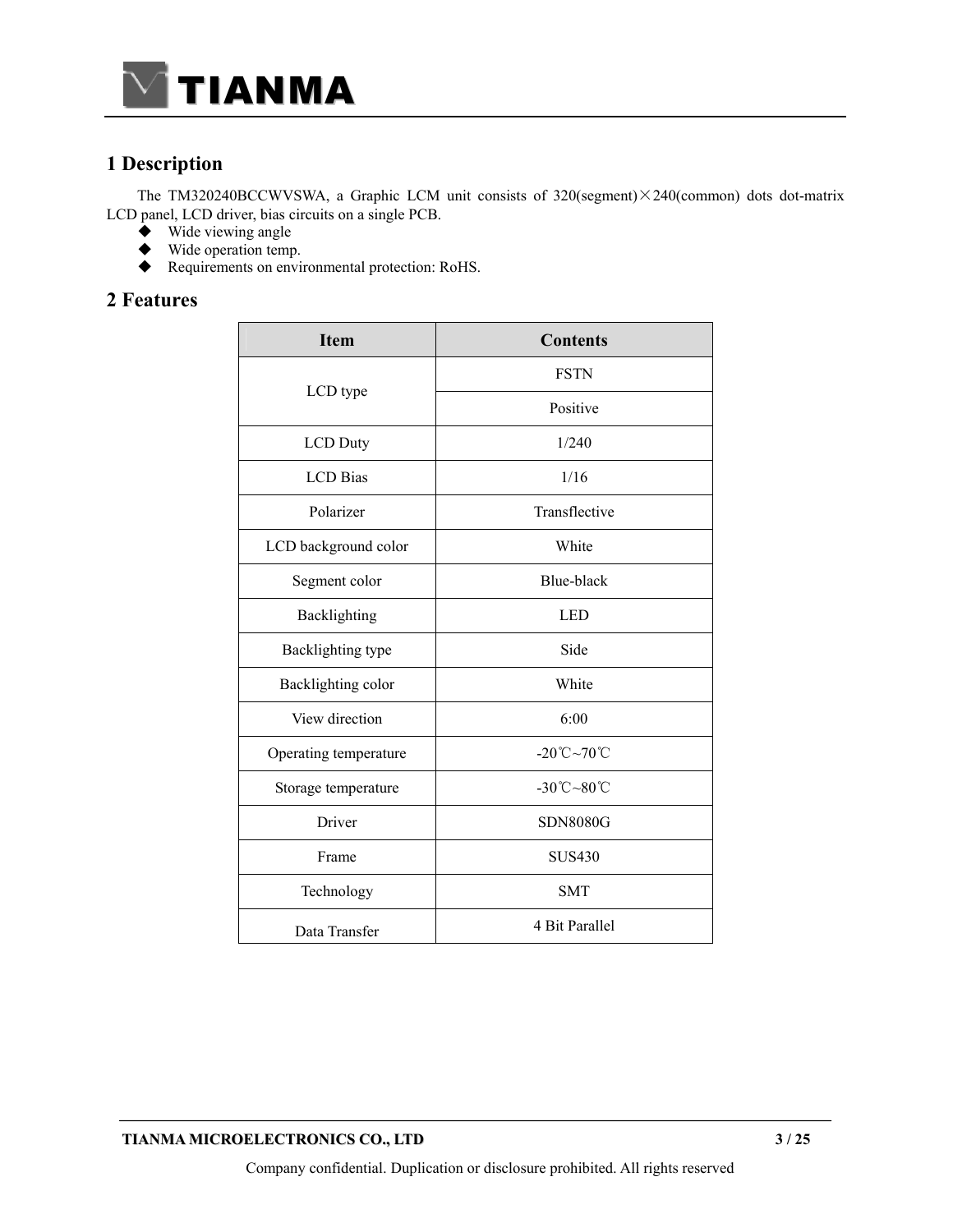## TIANMA

## **3 Absolute maximum ratings**

|                                                |               |        |              |                      | (VSS=0V, Ta= $25^{\circ}$ C) |
|------------------------------------------------|---------------|--------|--------------|----------------------|------------------------------|
| <b>Parameter</b>                               | <b>Symbol</b> | Min    | <b>Max</b>   | Unit                 | <b>Remark</b>                |
| Logic circuit supply voltage                   | $V_{CC}$      | $-0.3$ | $+6.0$       | V                    |                              |
| Input voltage of logic<br>control or data pins | $V_I$         | $-0.3$ | $V_{DD}+0.3$ | V                    |                              |
| Voltage of V <sub>ADJ</sub>                    | $V_{ADJ}$     | $-24$  | 0.3          | V                    |                              |
| Voltage of $V_{EE}$                            | $V_{EE}$      | $-24$  | 0.3          | V                    |                              |
| LCD driving voltage                            | $V_{LCD}$     | $-0.3$ | 28.0         | V                    | Note $[3-2]$                 |
| Operating temperature range                    | Top           | $-20$  | $+70$        | $\mathrm{C}^{\circ}$ |                              |
| Storage temperature range                      | $T_{ST}$      | $-30$  | $+80$        | $\rm ^{\circ}C$      | Note [3-3]                   |

Note [3-1]: No parameter is allowed to exceed these maximum ratings.

Note [3-2]: LCD operating voltage is calculated as  $V_{LCD} = V_{CC} - V_5$ .

Note [3-3]: 95% RH MAX (40 °C  $\geq$  Ta);

Maximum wet-bulb temperature is 39 $\degree$ C or less. (Ta >40  $\degree$ C) No dew condensation.

Note [3-4]: Only operation is guarantied at operating temperature. Contrast, response time and another display quality are evaluated at +25°C.

## **4 Mechanical Characteristics**

#### **4.1 Mechanical features**

| <b>Parameter</b>                     | <b>Standard Value</b>                 | Unit |
|--------------------------------------|---------------------------------------|------|
| Display type                         | Graphics Matrix LCM                   |      |
| Character size( $W \times H$ )       |                                       | mm   |
| Number of dots                       | $320 \times 240$                      |      |
| View area $(W \times H)$             | $102.0 \times 78.0$                   | mm   |
| Active Area $(W \times H)$           | 95.97 x 71.97                         | mm   |
| Dot Size $(W \times H)$              | $0.27 \times 0.27$                    | mm   |
| Dot Pitch $(W \times H)$             | $0.30 \times 0.30$                    | mm   |
| Module size( $W \times H \times D$ ) | $139.0 \times 100.0 \times 13.5(MAX)$ | mm   |
| Module total weight (approx)         | 200                                   | g    |

#### **TIANMA MICROELECTRONICS CO., LTD 4 / 25**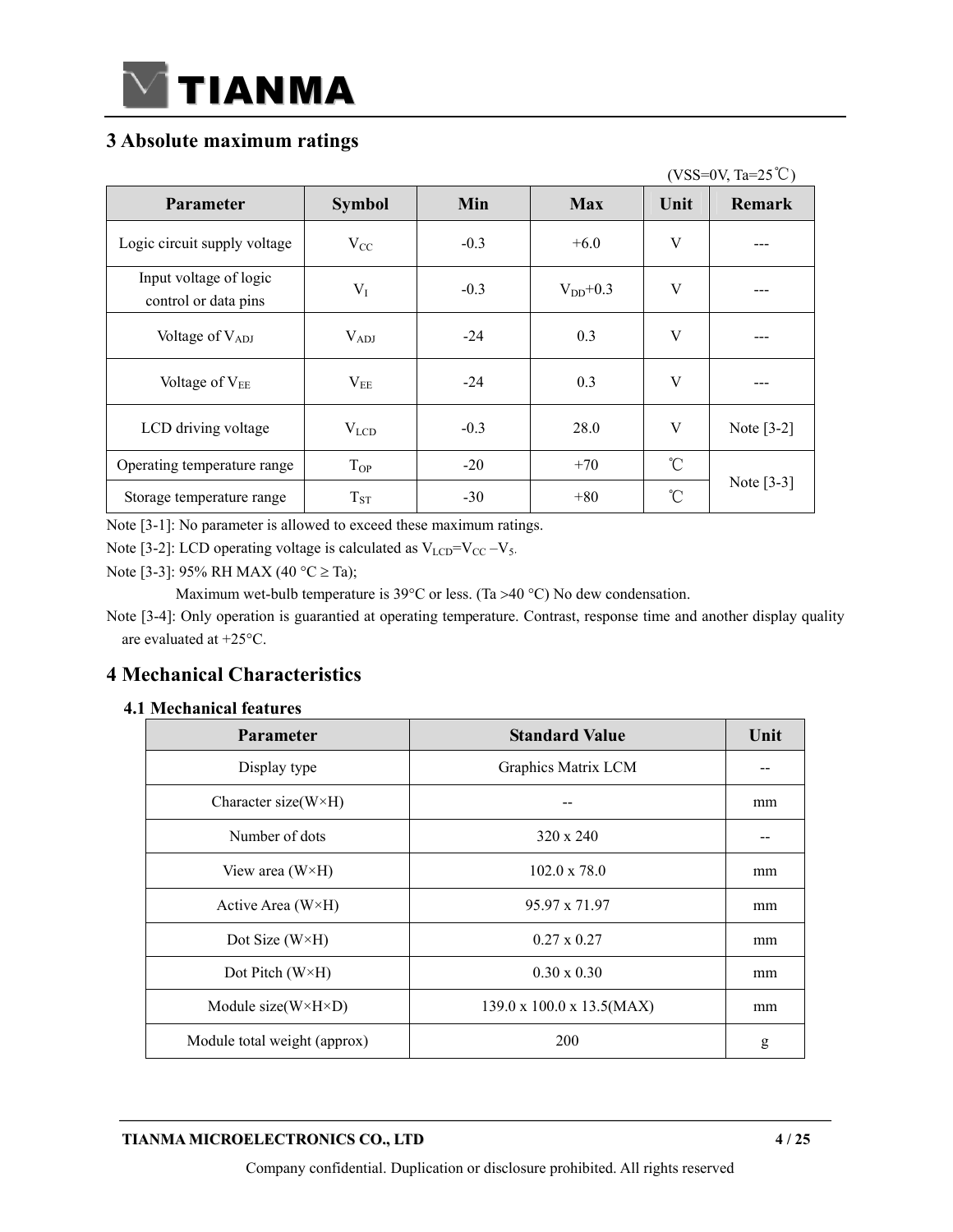

**4.2 Mechanical drawing** 

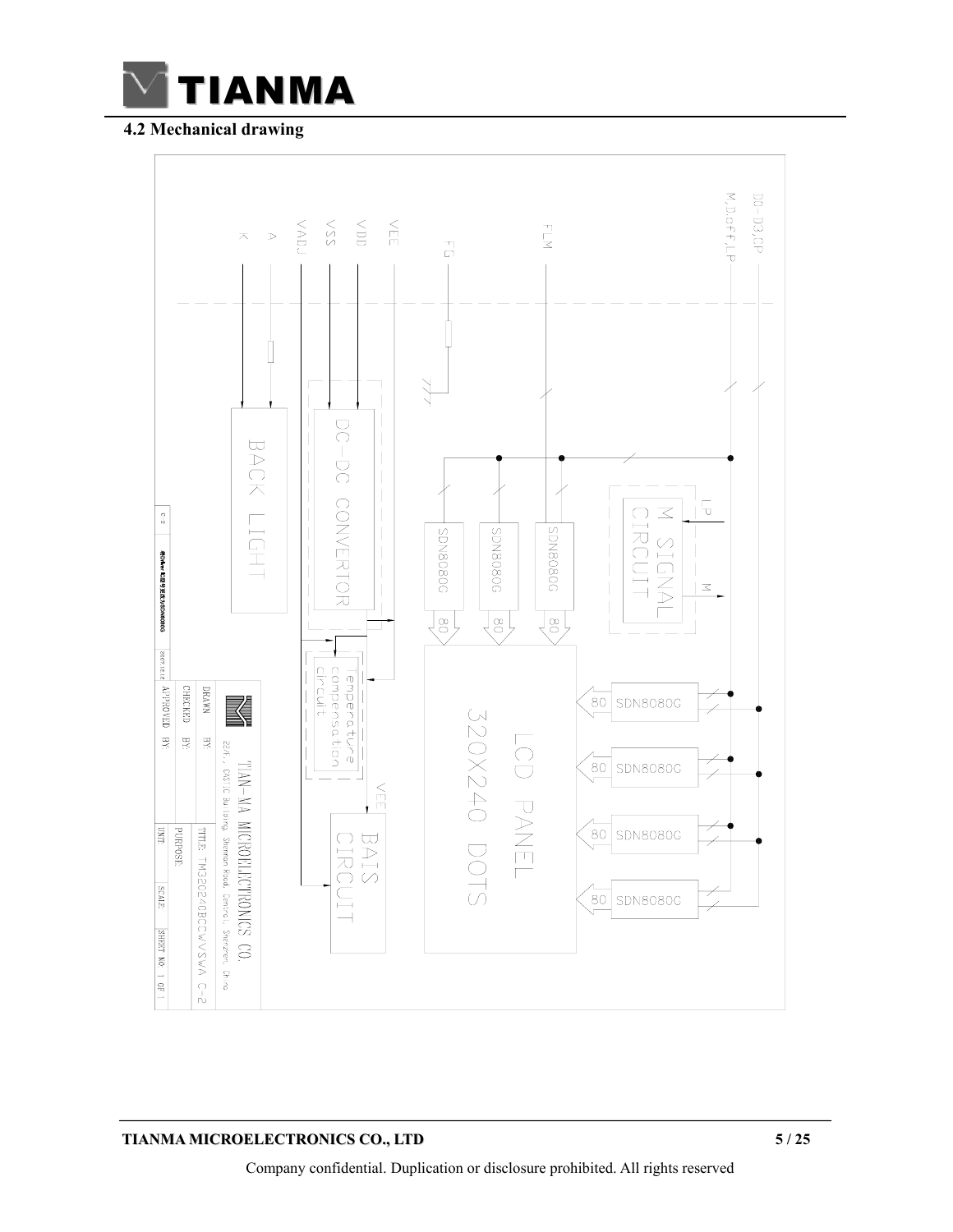

## **5 Circuit**

#### **5.1 Block Diagram**

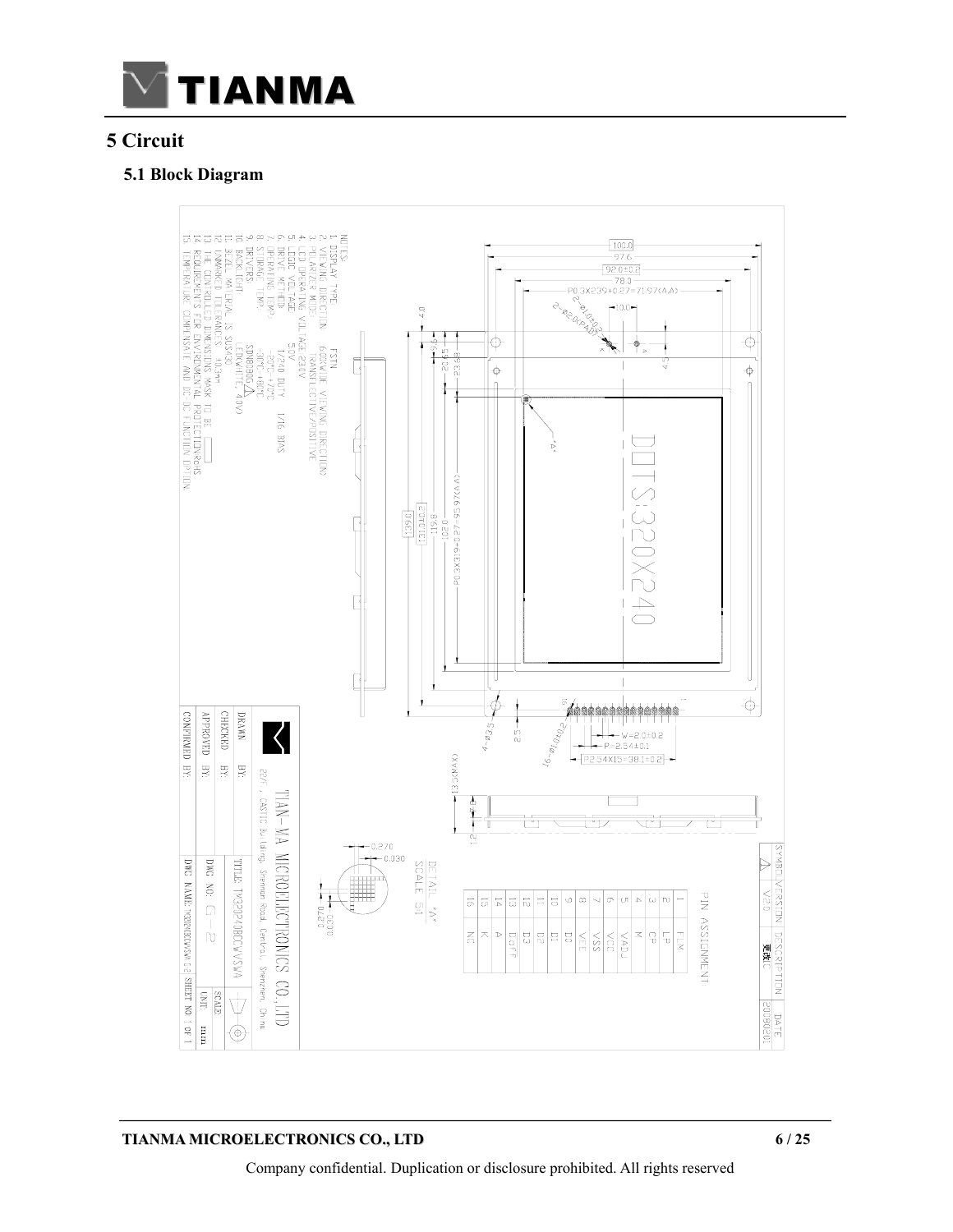

**5.2 Recommend power supply circuit** 



Note [5-1]: Input  $V_{CC}$  and  $V_{EE}$ , if you want to get perfect display effect, please add the VR. Note [5-2]: You can get the right voltage Vadj by control the VR.

#### **TIANMA MICROELECTRONICS CO., LTD 7 / 25**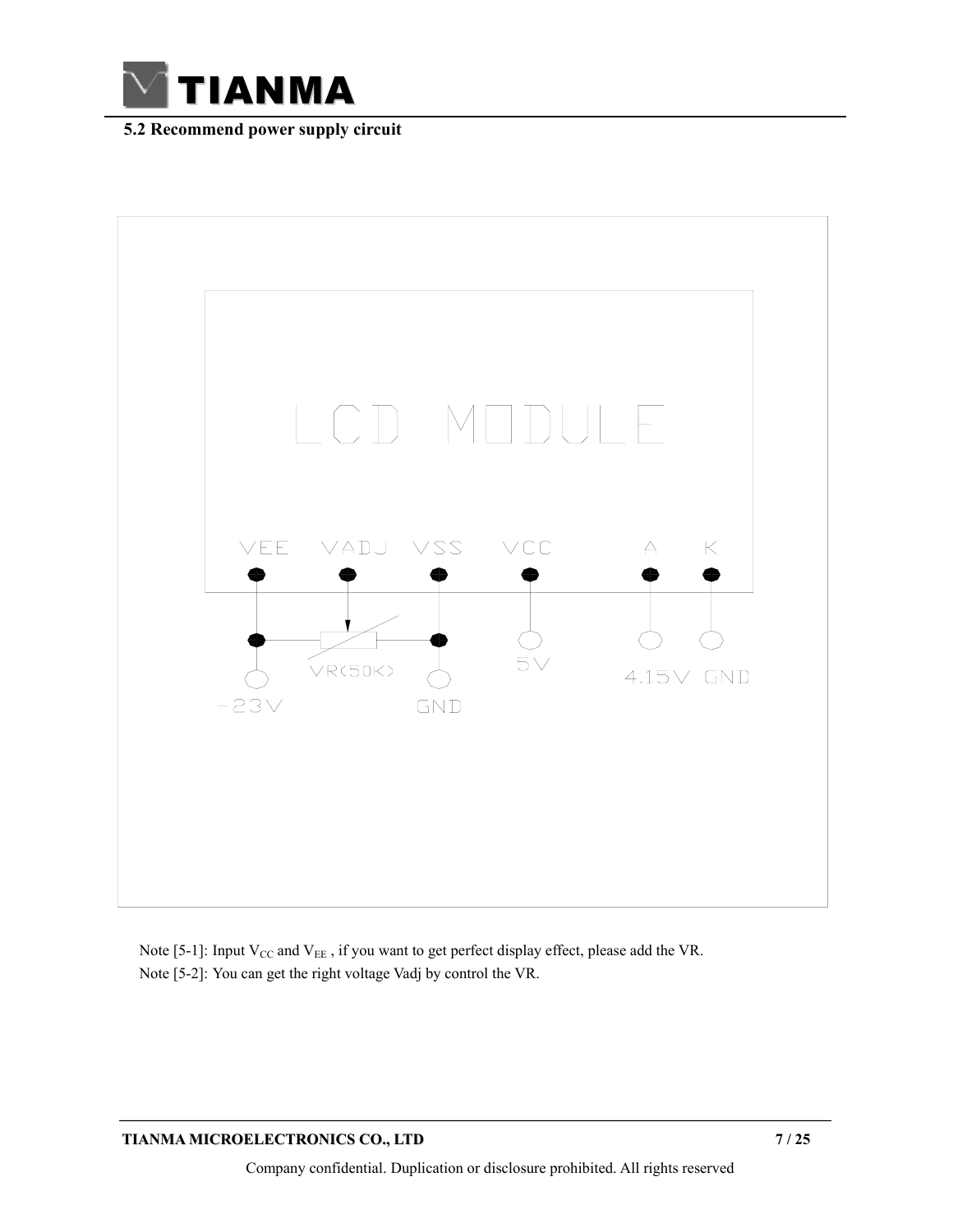# $\blacksquare$ TIANMA

## **6 Interface description**

| Pin No.        | <b>Symbol</b>  | I/O         | <b>Description</b>                                                 |
|----------------|----------------|-------------|--------------------------------------------------------------------|
| $\mathbf{1}$   | <b>FLM</b>     | $\mathbf I$ | Indicate the beginning of each frame                               |
| $\overline{2}$ | LP             | $\mathbf I$ | Data latch clock                                                   |
| 3              | CP             | $\mathbf I$ | Data shift clock                                                   |
| $\overline{4}$ | M              | $\mathbf I$ | Alternating signal for generating alternating LCD-bias<br>voltage. |
| 5              | $V_{ADJ}$      | --          | Adjustable operating voltage for LCD(-)                            |
| 6              | $V_{CC}$       | $\mathbf I$ | Power supply voltage for logic and $LCD(+)(+5V)$                   |
| $\overline{7}$ | $V_{SS}$       | $\mathbf I$ | Ground                                                             |
| 8              | $V_{EE}$       | $\mathbf I$ | Power supply voltage for LCD(-)                                    |
| 9              | D <sub>0</sub> | I           | Data bit0                                                          |
| 10             | D1             | I/O         | Data bit1                                                          |
| 11             | D2             | $\mathbf I$ | Data bit2                                                          |
| 12             | D <sub>3</sub> | I/O         | Data bit3                                                          |
| 13             | D.OFF          | $\mathbf I$ | Display off ("H"= $on$ , "L"= $off$ )                              |
| 14             | A              | $\mathbf I$ | Power supply voltage for $LED(+)$ , 4.0V or 150mA.                 |
| 15             | K              | I           | Power supply voltage for LED(-)                                    |
| 16             | NC             |             | No connection.                                                     |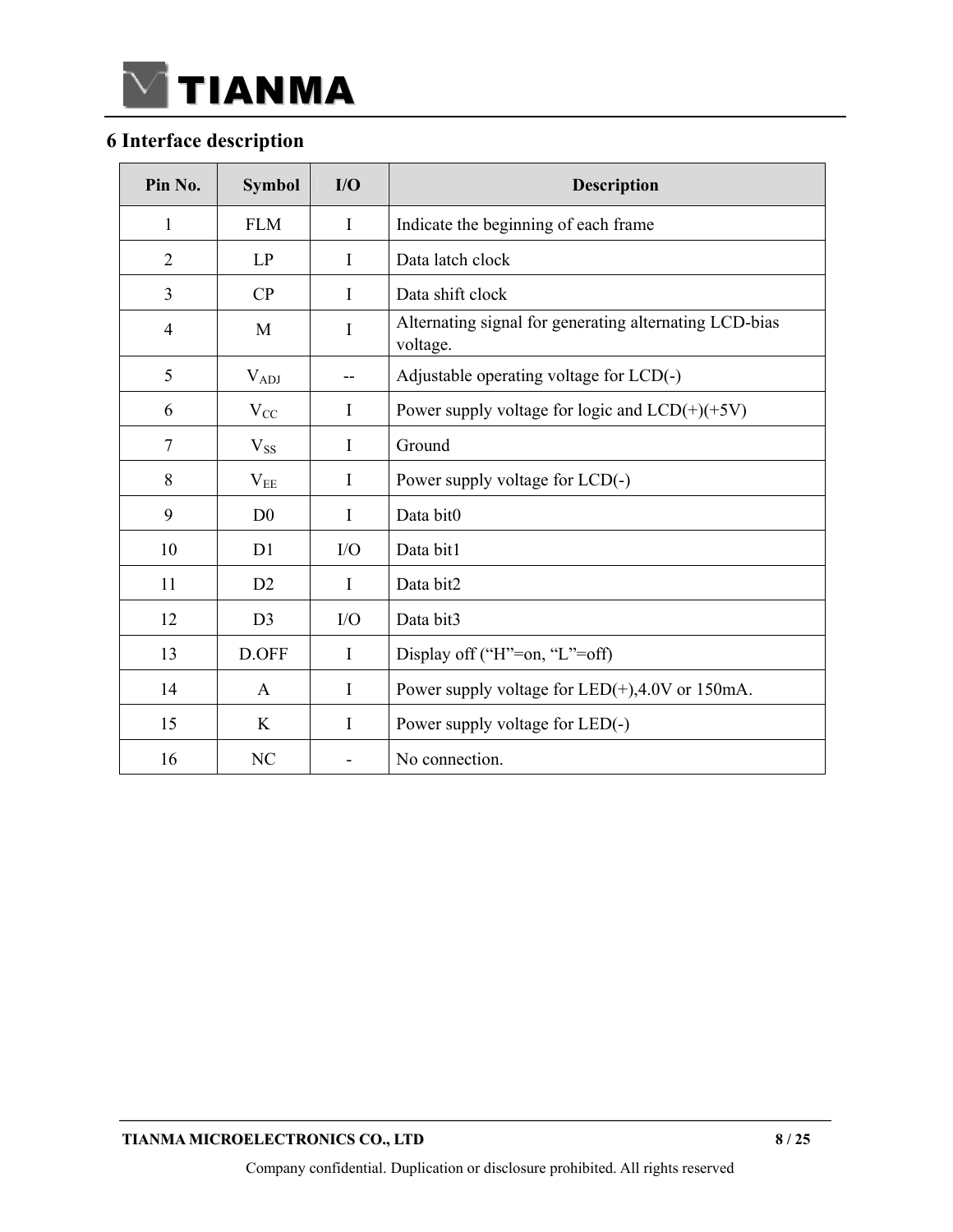

## **7 Instruction Code & Timing characteristics**

#### **7.1 Interface Timing characteristics**

Note: Please refer to AVANT's SDN8080G data sheet for more details.

AC CHARACTERISTICS

(1) SEGMENT DRIVER APPLICATION

| $(Vss = 0 V, Ta = -20 \sim +70^{\circ}C)$ |               |                   |                             |                          |                |                        |                              |                              |      |
|-------------------------------------------|---------------|-------------------|-----------------------------|--------------------------|----------------|------------------------|------------------------------|------------------------------|------|
| Characteristic                            | <b>Symbol</b> | <b>Test</b>       | $(1)$ VCC=5 V<br>$\pm 10\%$ |                          |                | (2) VCC=3 $V \pm 10\%$ |                              |                              | Unit |
|                                           |               | <b>Condition</b>  | <b>MIN</b>                  | <b>TYP</b>               | <b>MAX</b>     | <b>MIN</b>             | <b>TYP</b>                   | <b>MAX</b>                   |      |
| Clock cycle time                          | tCY           | Duty= $50\%$      | 125                         | $\blacksquare$           | ÷,             | 250                    | $\blacksquare$               |                              |      |
| Clock pulse width                         | tWCK          | $\blacksquare$    | 45                          | $\blacksquare$           | $\overline{a}$ | 95                     | $\blacksquare$               | $\qquad \qquad \blacksquare$ |      |
| Clock rise/fall time                      | tR/tF         | $\blacksquare$    | $\blacksquare$              | $\blacksquare$           | 30             | $\bar{\phantom{a}}$    | $\blacksquare$               | 30                           |      |
| Data set-up time                          | tDS           | $\blacksquare$    | 30                          | ÷                        | $\blacksquare$ | 65                     | $\blacksquare$               | L,                           |      |
| Data hold time                            | tDH           |                   | 30                          | $\blacksquare$           | $\blacksquare$ | 65                     | $\blacksquare$               | $\overline{\phantom{0}}$     |      |
| Clock set-up time                         | tCS           |                   | 80                          |                          | $\blacksquare$ | 120                    | $\blacksquare$               | $\blacksquare$               | ns   |
| Clock hold time                           | tCH           |                   | 80                          | $\blacksquare$           | $\blacksquare$ | 120                    | $\qquad \qquad \blacksquare$ |                              |      |
|                                           | tPHL          | <b>ELB</b> Output |                             |                          | 60             |                        |                              | 125                          |      |
| Propagation delay time                    |               |                   | <b>ERB</b> Output           | $\overline{\phantom{0}}$ |                | 60                     | $\qquad \qquad \blacksquare$ |                              | 125  |
| ELB, ERB set-up time                      | tPSU          | ELB Input         | 30                          | $\blacksquare$           | $\blacksquare$ | 65                     | $\blacksquare$               | $\overline{\phantom{a}}$     |      |
|                                           |               | ERB Input         | 30                          | $\blacksquare$           | $\blacksquare$ | 65                     | $\blacksquare$               | $\blacksquare$               |      |
| DISPOFFB low pulse<br>width               | tWDL          |                   | 1.2                         |                          | $\blacksquare$ | 1.2                    |                              |                              | S    |
| DISPOFFB clear time                       | tCD           | $\mathbf{r}$      | 100                         | $\overline{a}$           | $\overline{a}$ | 100                    | L,                           |                              | ns   |
| M-OUT<br>propagation delay time           | tPD1          |                   | $\overline{\phantom{a}}$    |                          | 1.0            | $\blacksquare$         | $\qquad \qquad \blacksquare$ | 1.2                          |      |
| CL1 - OUT<br>propagation delay time       | tPD2          | $CL=15$ pF        | $\blacksquare$              | $\blacksquare$           | 1.0            | $\blacksquare$         | $\qquad \qquad \blacksquare$ | 1.2                          | S    |
| DISPOFFB-OUT<br>propagation delay time    | tPD3          |                   |                             |                          | 1.0            |                        |                              | 1.2                          |      |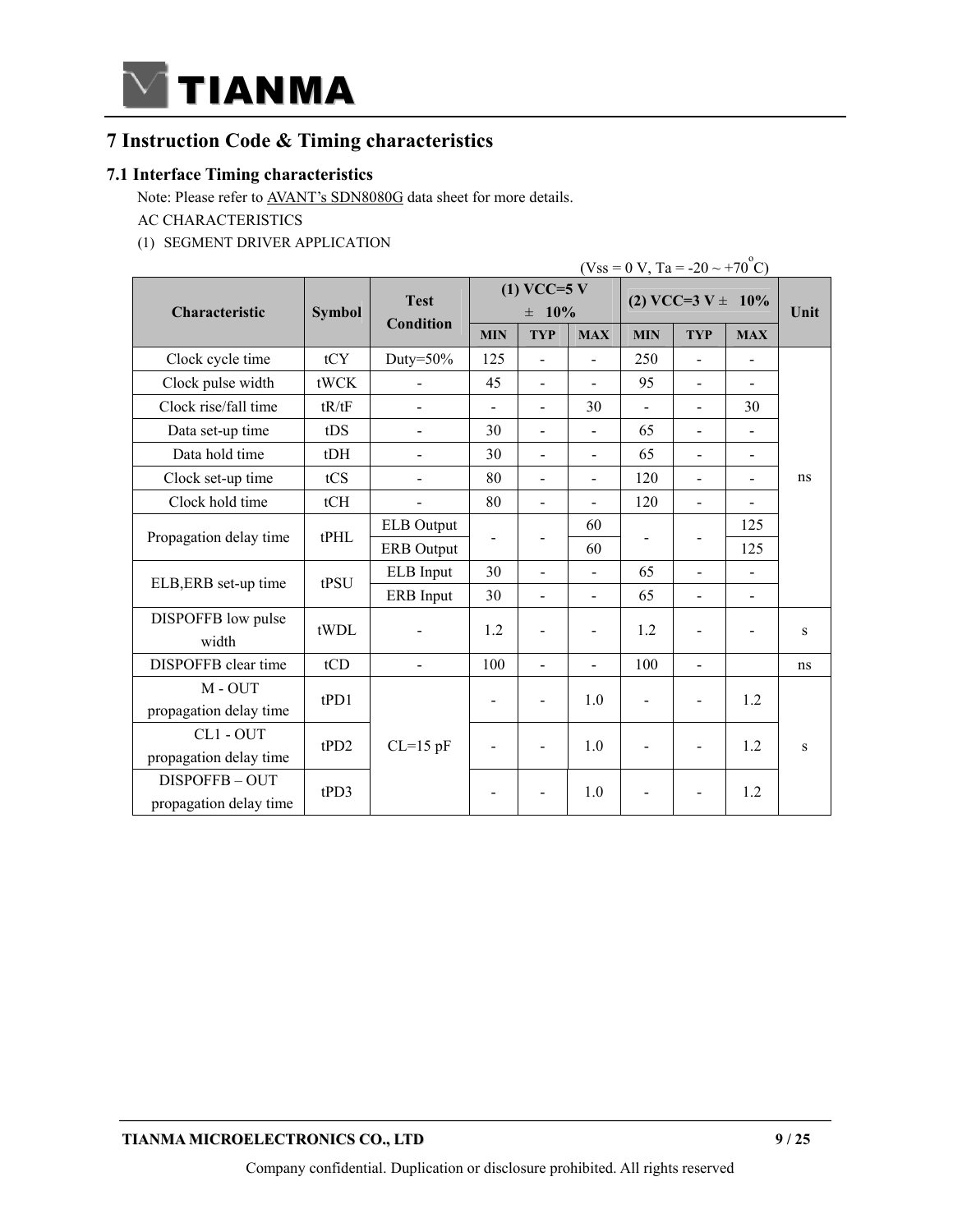

#### (2) SEGMENT DRIVER APPLICATION TIMING

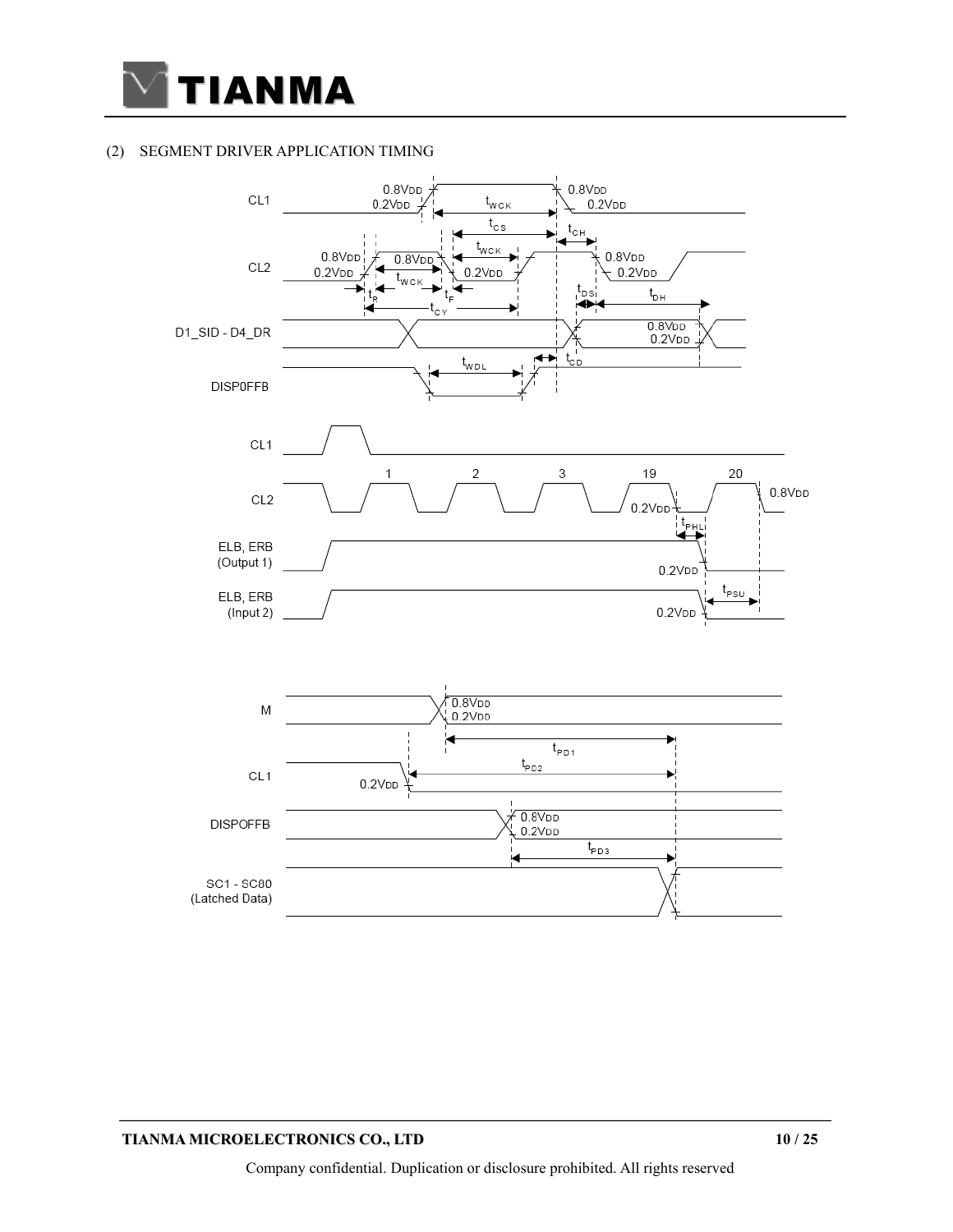

#### (3) COMMON DRIVER APPLICATION

| $(Vss = 0 V, Ta = -20 \sim +70^{\circ}C)$       |               |                                 |                              |                              |                |                |                              |                              |    |
|-------------------------------------------------|---------------|---------------------------------|------------------------------|------------------------------|----------------|----------------|------------------------------|------------------------------|----|
| <b>Characteristic</b>                           | <b>Symbol</b> | <b>Test</b><br><b>Condition</b> |                              | (1) VCC=5 V $\pm$ 10%        |                |                | (2) VCC=3V $\pm$ 10%         |                              |    |
|                                                 |               |                                 | <b>MIN</b>                   | TYP.                         | MAX.           | <b>MIN</b>     | TYP.                         | <b>MAX</b>                   |    |
| Clock cycle time                                | tCY           | Duty= $50\%$                    | 250                          |                              |                | 500            |                              |                              |    |
| Clock pulse width                               | tWCK          |                                 | 45                           | $\blacksquare$               |                | 95             | $\blacksquare$               |                              |    |
| Clock rise/fall time                            | tR/tF         |                                 |                              | $\blacksquare$               | 50             | $\blacksquare$ | $\blacksquare$               | 50                           | ns |
| Data set-up time                                | tDS           |                                 | 30                           | $\qquad \qquad \blacksquare$ |                | 65             | $\qquad \qquad \blacksquare$ |                              |    |
| Data hold time                                  | tDH           |                                 | 30                           | $\blacksquare$               |                | 65             | $\blacksquare$               | $\qquad \qquad \blacksquare$ |    |
| DISPOFFB low pulse<br>width                     | tWDL          |                                 | 1.2                          |                              |                | 1.2            | $\qquad \qquad \blacksquare$ |                              | S  |
| DISPOFFB clear time                             | tCD           | $\blacksquare$                  | 100                          | $\blacksquare$               | $\blacksquare$ | 100            | L,                           |                              |    |
| Output delay time                               | tDL           |                                 | -                            | $\blacksquare$               | 200            | $\blacksquare$ | $\blacksquare$               | 250                          | ns |
| M-OUT<br>propagation delay time                 | tPD1          |                                 |                              |                              | 1.0            |                |                              | 1.2                          |    |
| CL1 - OUT<br>propagation delay time             | tPD2          | $CL=15$ pF                      | $\qquad \qquad \blacksquare$ | $\blacksquare$               | 1.0            | $\blacksquare$ | $\overline{\phantom{0}}$     | 1.2                          | S  |
| <b>DISPOFFB - OUT</b><br>propagation delay time | tPD3          |                                 |                              |                              | 1.0            |                |                              | 1.2                          |    |

### $(Vss = 0 V, Ta = -20 \sim +70^{\circ}$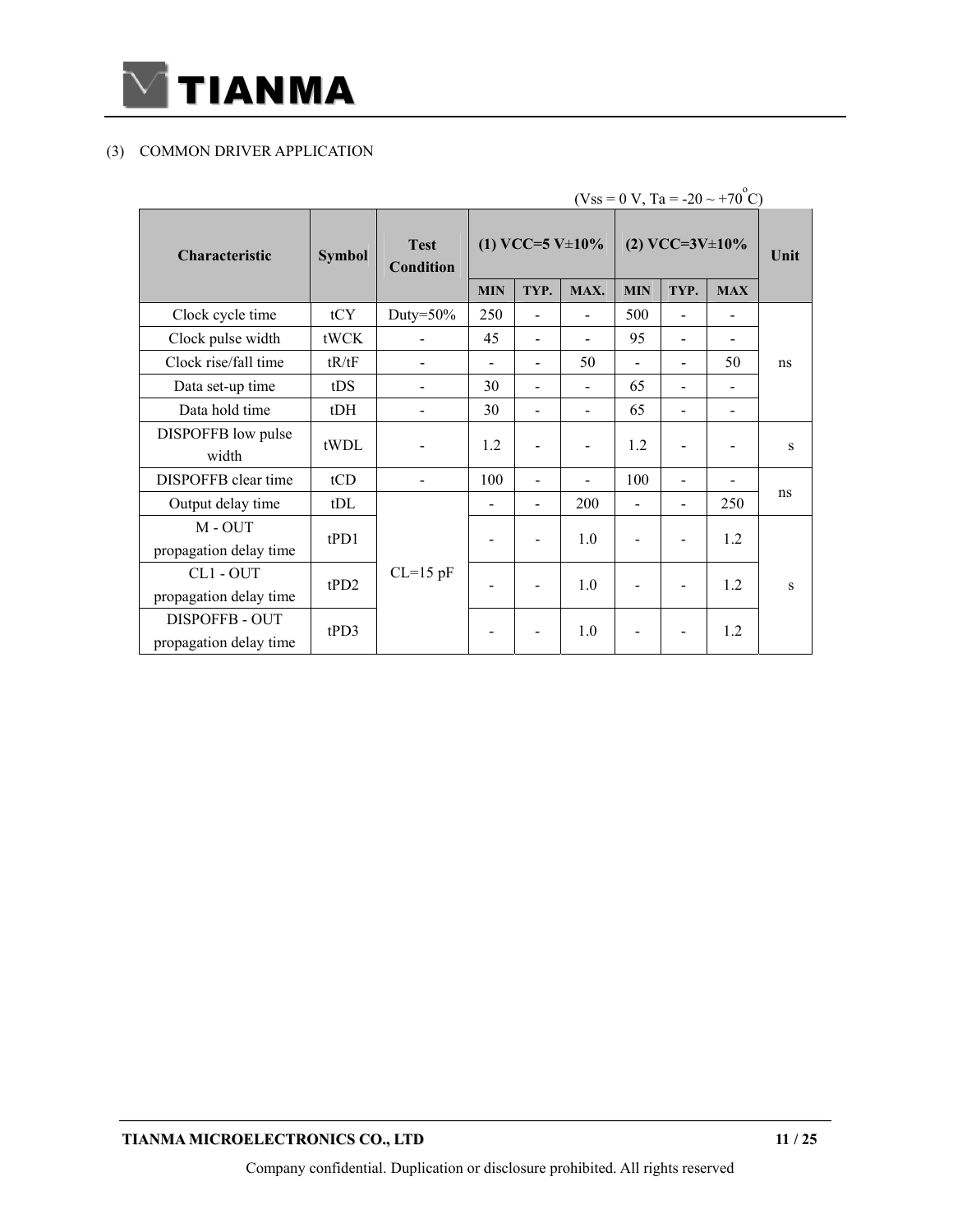

#### (4) COMMON DRIVER APPLICATION TIMING



**TIANMA MICROELECTRONICS CO., LTD 12 / 25**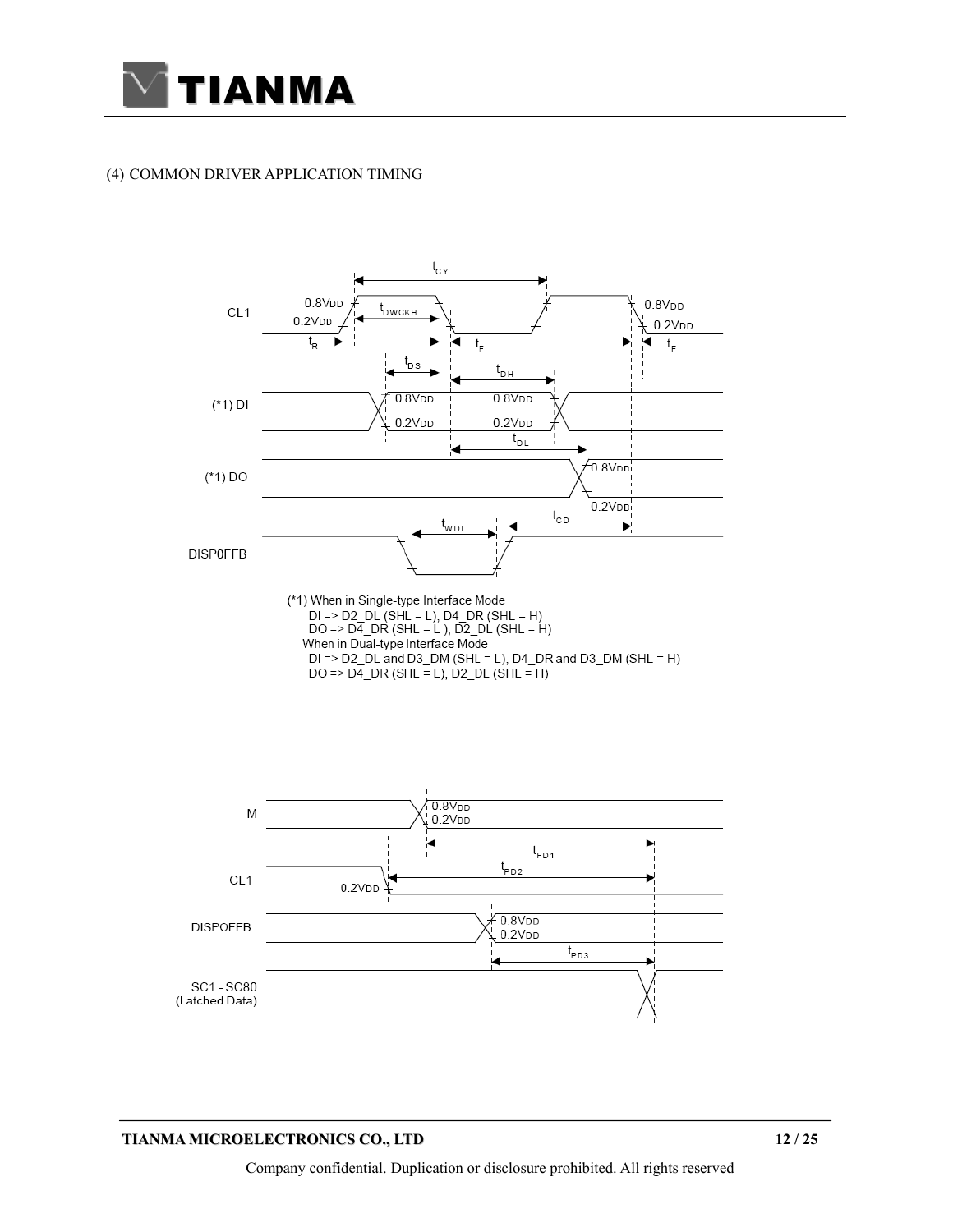

## **8 Electrical characteristics**

| <b>Parameter</b>                                     |           | <b>Symbol</b>            | Condition       | <b>MIN</b>          | <b>TYP</b> | <b>MAX</b>    | <b>UNIT</b> |
|------------------------------------------------------|-----------|--------------------------|-----------------|---------------------|------------|---------------|-------------|
| Logic circuit supply voltage                         |           | $V_{CC}$                 |                 | 4.8                 | 5.0        | 5.2           |             |
| Power supply LCD(-)                                  |           | $V_{EE}$                 |                 |                     | $-23$      |               |             |
| Input voltage for logic                              | "H" level | $V_{IH}$                 |                 | 0.8 V <sub>DD</sub> | $V_{DD}$   | $V_{DD} +0.3$ | V           |
| circuit                                              | "L" level | $V_{IL}$                 | $V_{CC} = 5.0V$ | $VSS-0.3$           | $V_{SS}$   | 0.2VDD        |             |
| Output voltage for logic<br>circuit                  | "H" level | $V_{OH}$                 |                 |                     | $V_{DD}$   |               |             |
|                                                      | "L" level | $V_{OL}$                 |                 | $- -$               | $V_{SS}$   | $- -$         |             |
| Logic power supply current<br>(Without backlighting) |           | $I_{CC}$                 |                 |                     | <b>TBD</b> | $- -$         | mA          |
| Used driver IC                                       |           | SDN8080G(COM/SEG Driver) |                 |                     |            |               |             |

## **9 LED backlight characteristics**

| CIRCUIT DIAGRAM(1X10 LED'S) |  |
|-----------------------------|--|
|                             |  |



| <b>Item</b>     | <b>Symbol</b>           | Condition             | MIN. | TYP.       | MAX.  | Unit  | <b>Remarks</b> |
|-----------------|-------------------------|-----------------------|------|------------|-------|-------|----------------|
| Forward voltage | $V_{\rm f}$             | $I_f = 150 \text{mA}$ | $-$  | 4.0        | 4.2   |       |                |
| Forward current | $\mathrm{I}_\mathrm{f}$ | $V_f = 4.0V$          | $-$  | 150        | 200   | mA    |                |
| Lifetime        | t.                      | --                    | --   | <b>TBD</b> | $- -$ | hours | Note $[9-1,2]$ |

 Note [9-1]**:** If the backlight is used above its' driving voltage or current for a long time, its lifetime will reduce or it will cause poor reliability.

Note [9-2]**:** The backlight lifetime lasts until the luminance reduces to 50% of its initial value.

#### **TIANMA MICROELECTRONICS CO., LTD 13 / 25**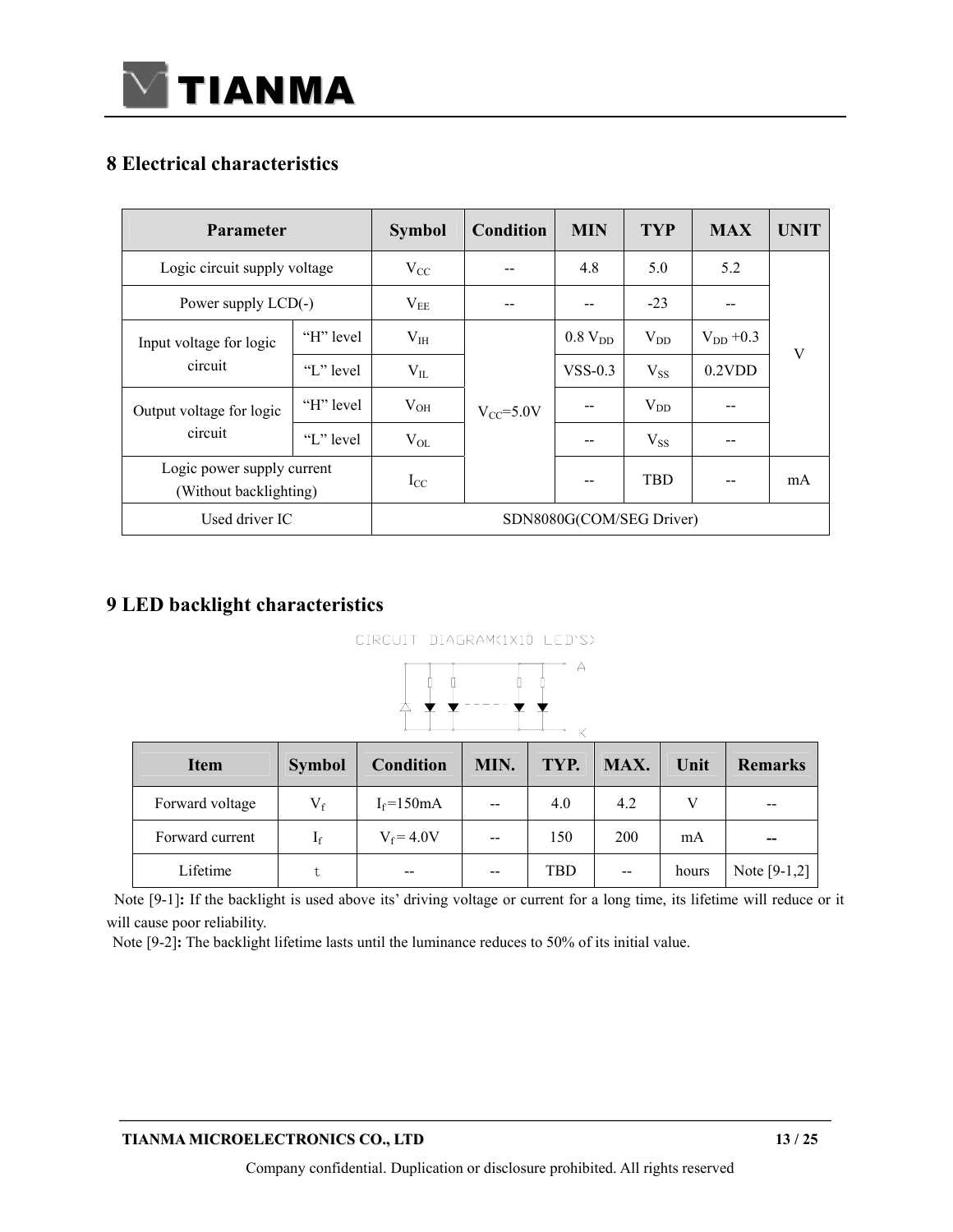

## **10 Optical Characteristics**

|                      |            |                                          |     |                | 1/240Duty, 1/16Bias, Vo=25V(Note   10-2), $t=70Hz$ |                   |                  |                               |  |
|----------------------|------------|------------------------------------------|-----|----------------|----------------------------------------------------|-------------------|------------------|-------------------------------|--|
|                      |            |                                          |     | <b>Ratings</b> |                                                    |                   | <b>Measuring</b> | <b>Remark</b>                 |  |
| <b>Parameter</b>     |            | <b>Symbol</b>                            | Min | <b>Type</b>    | Max.                                               | Unit              | Temp.            |                               |  |
| Contrast ratio       |            | Cr<br>$(\theta=0^\circ, \Phi=0^\circ)$   | 2.5 | ---            |                                                    |                   | 25               | $Note[10-1,3]$                |  |
|                      | Turn on    |                                          | --- | 200            | ---                                                | ms                | 25               | $Note[10-1,4]$                |  |
|                      |            | $t_{on}$                                 | --- | <b>TBD</b>     | ---                                                |                   | $\boldsymbol{0}$ |                               |  |
| Response time        | Turn off   |                                          | --- | 320            | ---                                                | ms                | 25               |                               |  |
|                      |            | $t_{\rm off}$                            | --- | <b>TBD</b>     | ---                                                |                   | $\mathbf{0}$     |                               |  |
|                      | Up-down    | $\theta$ 1                               | --- | 15             | ---                                                | deg               | 25               | $Note[10-1,5]$                |  |
| Viewing angle        |            | $(\Phi=0^{\circ})$                       | --- | 20             | ---                                                |                   |                  |                               |  |
| $(Cr \geq 2)$        | Left-right | $\theta$ 2                               | --- | 20             | ---                                                | deg               | 25               |                               |  |
|                      |            | $(\theta = 0^{\circ})$                   | --- | 20             | ---                                                |                   |                  |                               |  |
| Luminance            |            | $Y_L$<br>$(\theta=0^\circ,\Phi=0^\circ)$ | --- | TBD            | $---$                                              | Cd/m <sup>2</sup> | 25               | Note[10-1]<br>$(I_f = 150mA)$ |  |
| Luminance Uniformity |            | $L_U$<br>$(\theta=0^\circ,\phi=0^\circ)$ | 70  | ---            |                                                    | $\frac{0}{0}$     | 25               | $Note[10-1,6]$                |  |

1/240Duty, 1/16Bias, Vo=25V(Note [10-2]), f=70Hz

Note [10-1]: Measuring equipments: DMS-501, PR-705.

Measuring condition:

- After stabilizing and leaving the panel alone at a given temperature for 30 min, the measurement should be executed,
- $\bullet$  Measuring surroundings: a stable, windless and dark room,
- Measuring temperature: Ta= $25^{\circ}$ C,
- 30 min after lighting the back-light.

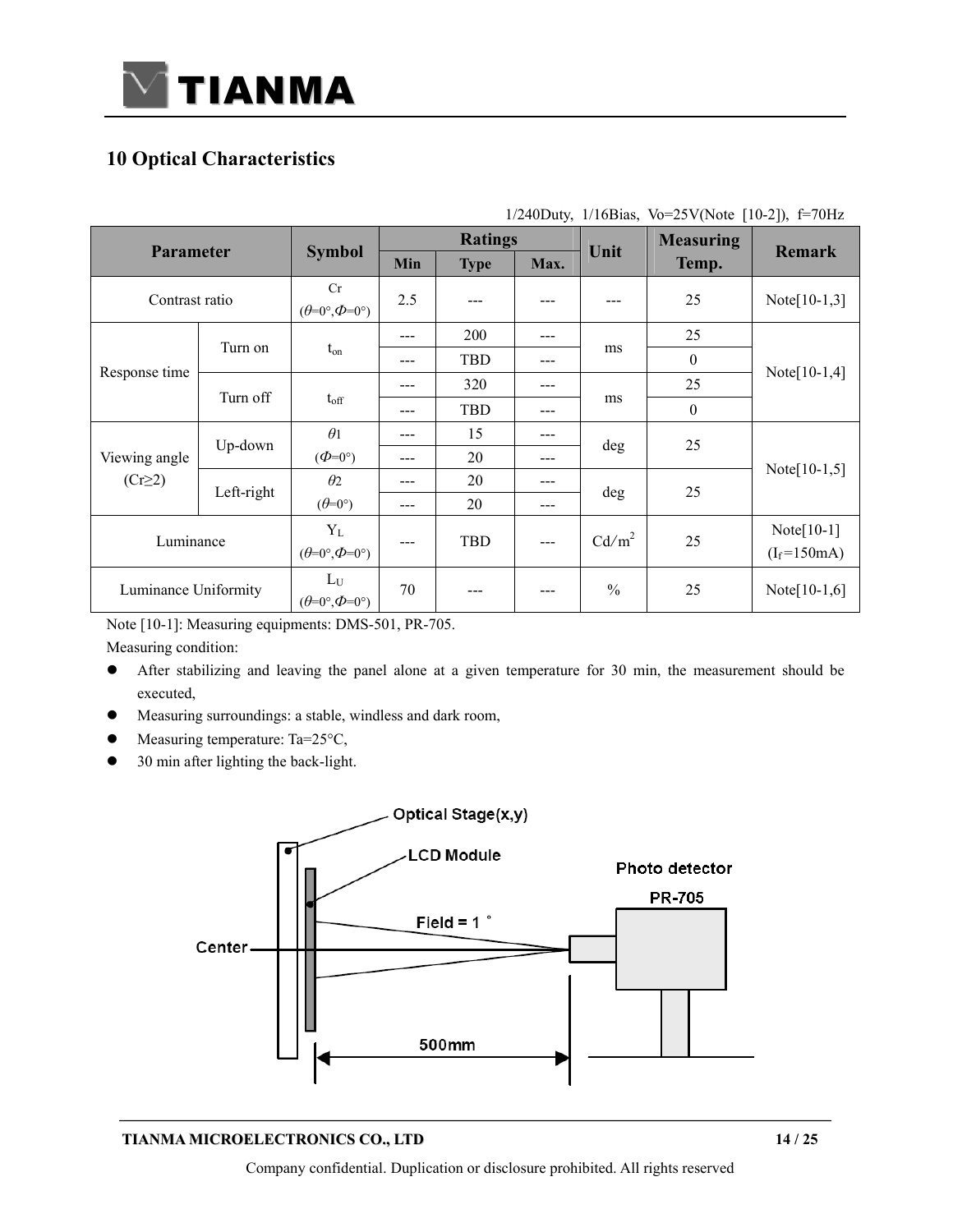

Note [10-2]: The maximum and minimum ratings don't mean the LCD works well in the whole range of Vo. Vo must be adjusted to optimize the viewing angle and contrast. Refer to the following definition of drive voltage:



| Operating voltage: $V_0$ | Frame frequency: $f=1/T$ |
|--------------------------|--------------------------|
| Duty: $1/N$              | Bias: $1/a$              |

Note [10-3]: Contrast ratio(CR) is defined as follows:

$$
CR = \frac{L_{ON} (Luminance of the ON segments)}{L_{OFF} (Luminance of the OFF segments)}
$$

Note [10-4]: Definition of response time:

Turn on time (rise time):  $t_{on} = t_d + t_r$  (The time that the luminance level reaches 90% of the saturation level from 0% when ON signal is applied)

Turn off time (fall time):  $t_{off} = t_d + t_r$  (The time that the luminance level reaches 10% of the saturation level from 100% when OFF signal is applied)



#### **TIANMA MICROELECTRONICS CO., LTD 15 / 25**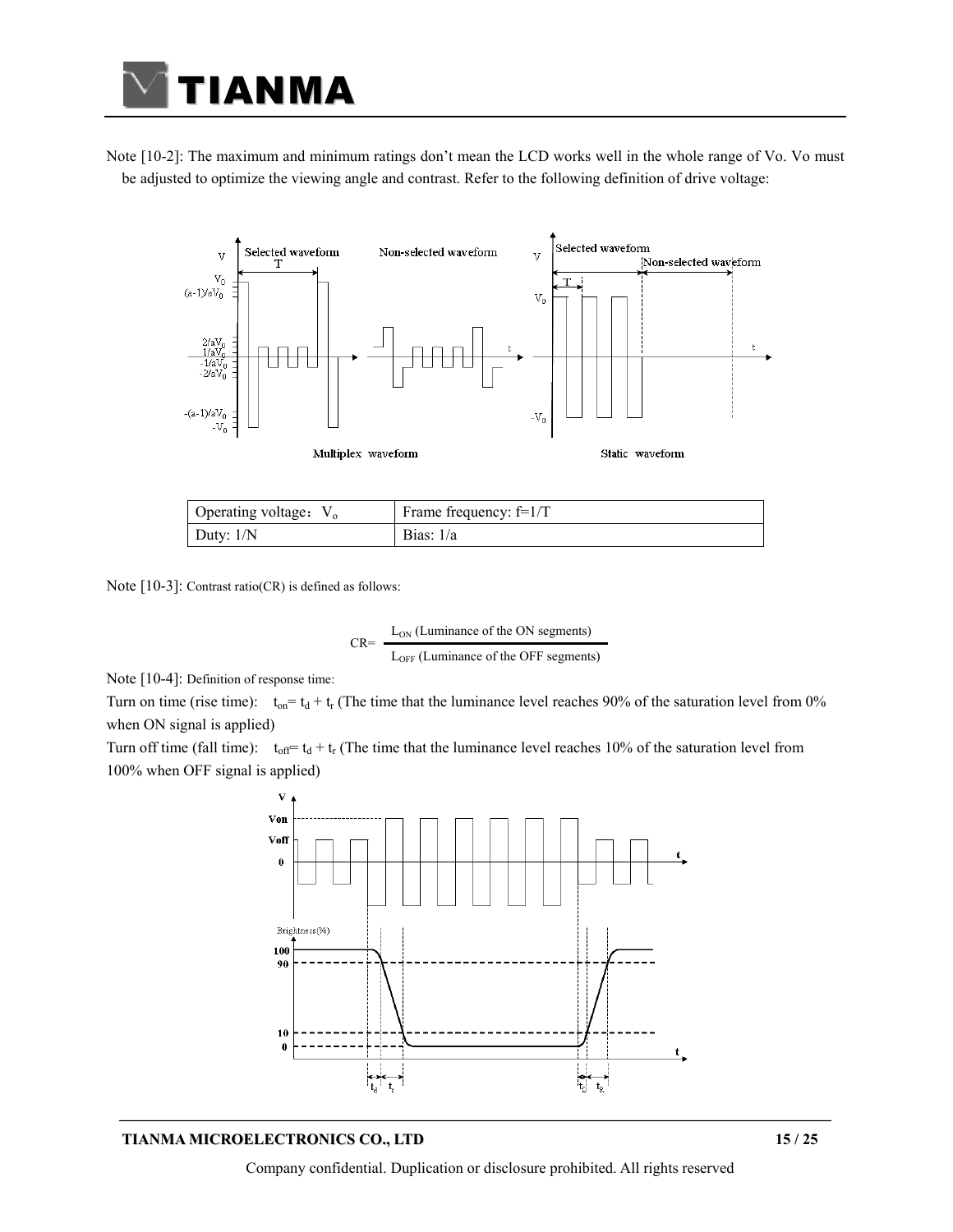

#### Note [10-5]: Definition of viewing direction

Refer to the picture below marked by  $\theta$  and  $\Phi$ 



 $\theta_1$  ——range of viewing angle from up to down;  $\theta_2$  ——range of viewing angle from left to right.

Note [10-6]: The definition of luminance uniformity:

The luminance uniformity is calculated by using following formula.

Luminance uniformity (Lu)= Minimum luminance from to Maximum luminance from to

The luminance is measured at near the 9 points shown below.



#### **TIANMA MICROELECTRONICS CO., LTD 16 / 25**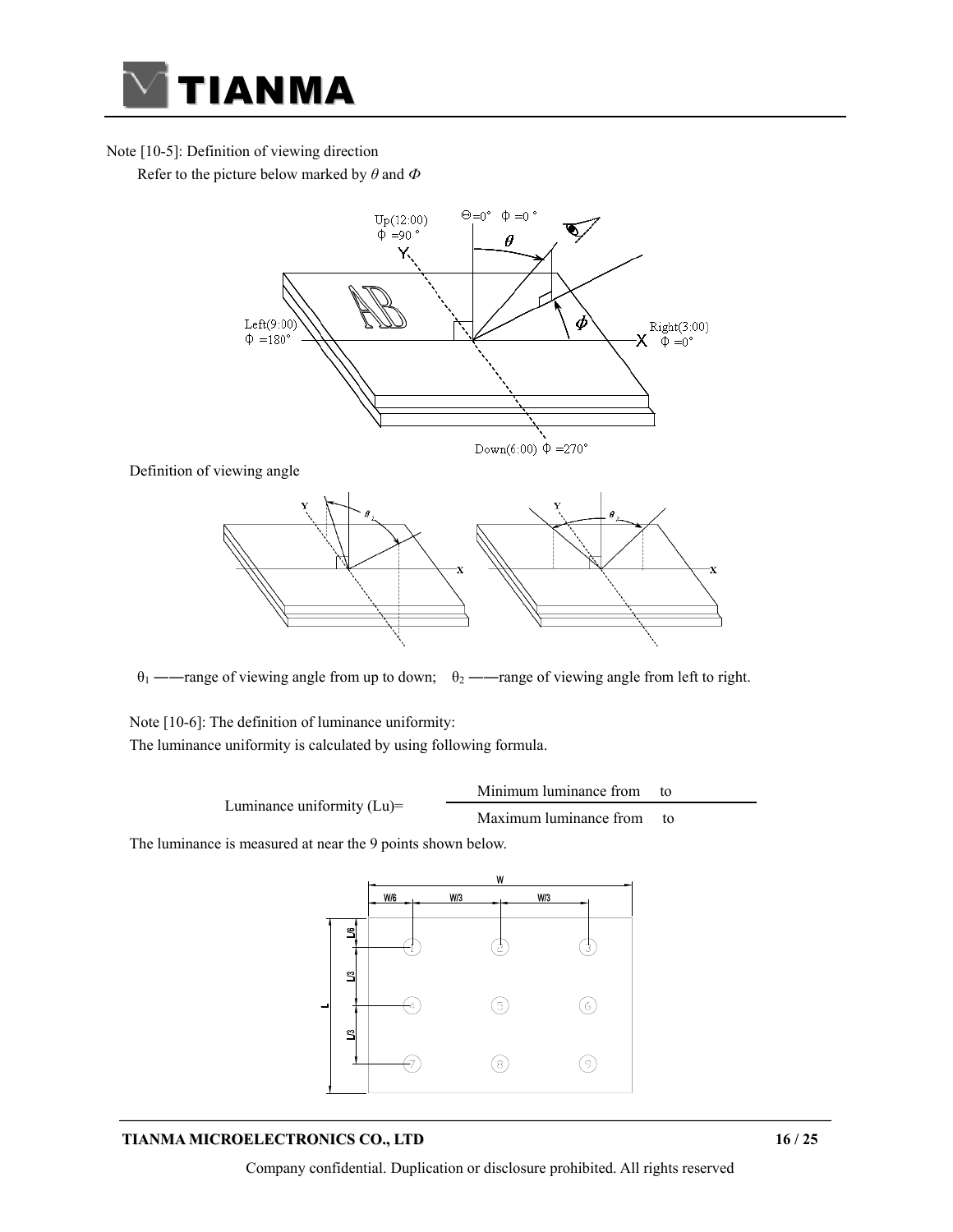

## **11 Reliability**

#### **11.1 Content of Reliability Test**

| No.            | <b>Test Item</b>                              | <b>Test condition</b>                                                                                                                                  | <b>Remark</b> | <b>Criterion</b>               |
|----------------|-----------------------------------------------|--------------------------------------------------------------------------------------------------------------------------------------------------------|---------------|--------------------------------|
| 1              | High Temperature Storage                      | $Ta=80$ , 120H                                                                                                                                         |               |                                |
| 2              | Low Temperature Storage                       | Ta= $-30$ , 120H                                                                                                                                       | $Note[11-1]$  |                                |
| 3              | High Temperature Operation                    | $Ta=70$ , 120H                                                                                                                                         |               | Remark1                        |
| $\overline{4}$ | Low Temperature Operation                     | Ta= $-20$ , 120H                                                                                                                                       | $Note[11-1]$  | Remark2<br>Remake3             |
| 5              | High Temperature & High Humidity<br>Operation | Ta=60, 90%RH, 120H                                                                                                                                     | $Note[11-1]$  | Remake4                        |
| 6              | Temperature Cycle Test<br>(Non-Operating)     | -30 °C $\leftrightarrow$ +25 °C $\leftrightarrow$ +80 °C,100 Cycles<br>30 <sub>min</sub><br>30min<br>5min                                              | Note[11-1]    |                                |
| 7              | <b>Vibration Test</b>                         | Frequency: $10 \sim 150$ Hz,<br>Stroke: 1.5mm<br>Sweep time: 11 min<br>Test Period: 6 Cycles for each direction<br>of X, Y, Z, 120 min every direction | $Note[11-2]$  | Remark1                        |
| 8              | <b>Shock Test</b>                             | Waveform: Half Sinusoidal Wave<br>Shock Level:50 G,<br>Pulse Width:11 ms,<br>Direction: $\pm X$ , $\pm Y$ , $\pm Z$ ,<br>Cycle:3 times                 | $Note[11-2]$  | Remark <sub>5</sub><br>Remark6 |

Note [11-1]: No dew condensation to be observed.

Note [11-2]: Vibration test will be conducted to the product itself without putting it in a container.

Note [11-3]: The test sample is inspected after 2 hours or more storing at room temperature and room humidity after each test item is finished.

Note[11-4]:T he criteria refer to 11.2.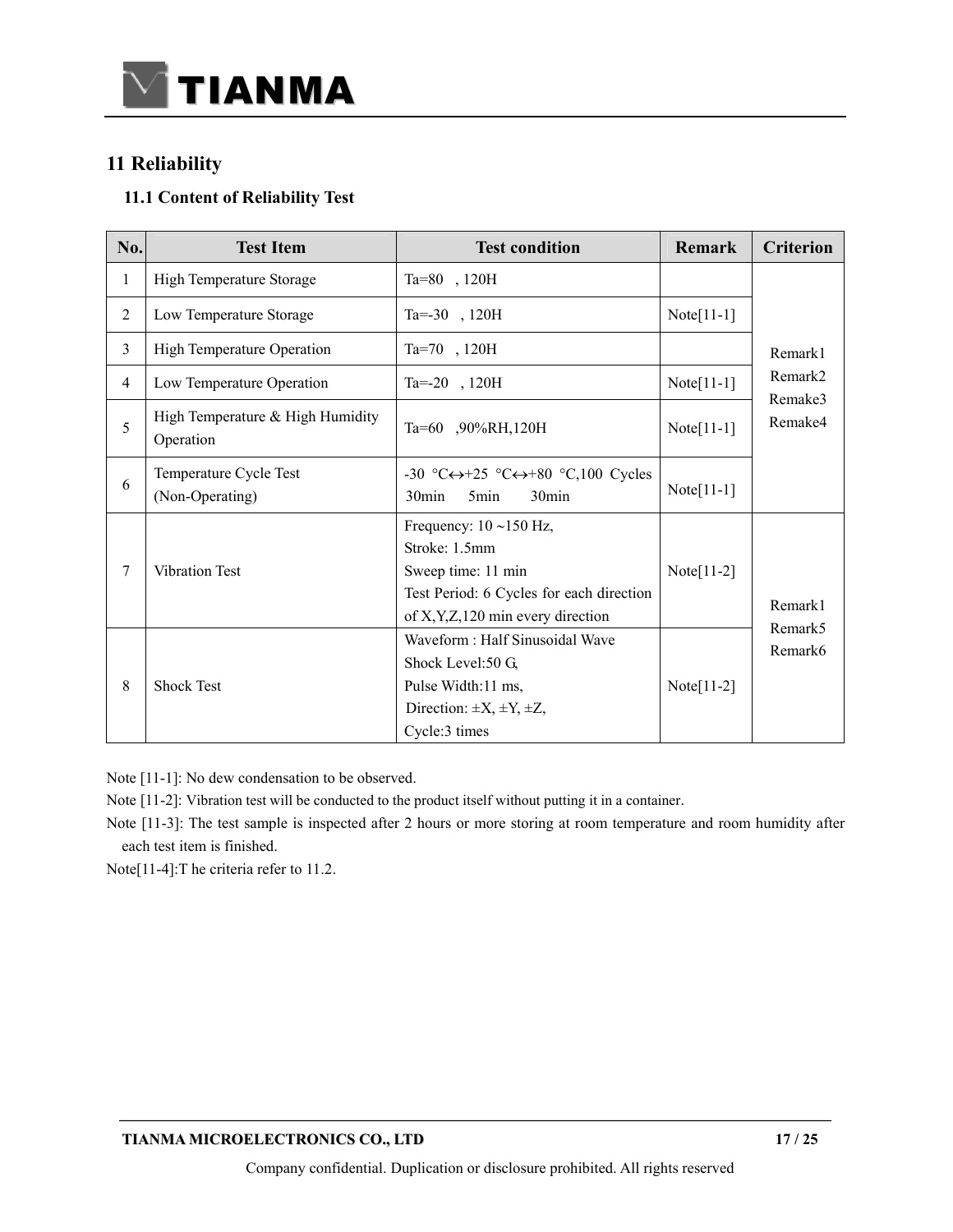# $\blacksquare$ TIANMA

### **11.2 Inspection of criteria**

| <b>Remark NO.</b> | Content                                                                                         |
|-------------------|-------------------------------------------------------------------------------------------------|
|                   | Function test is OK. Missing Segment, shorts, unclear segment, non-display, display abnormally, |
|                   | liquid crystal leak are unallowable.                                                            |
| 2                 | After testing, cosmetic defects should not happen, no low temperature bubbles, seal loose and   |
|                   | fall, frame rainbow, ACF bubble growing are unallowable in the appearance test.                 |
| 3                 | Total current consumption should not be over 10% of initial value.                              |
| 4                 | After tests, the contrast ratio must be larger than 70% of its value before.                    |
|                   |                                                                                                 |
| 5                 | No glass crack, chipped glass, end seal loose frame crack and so on.                            |
| 6                 | No structure looseness.                                                                         |

## **12 Package**

**TBD**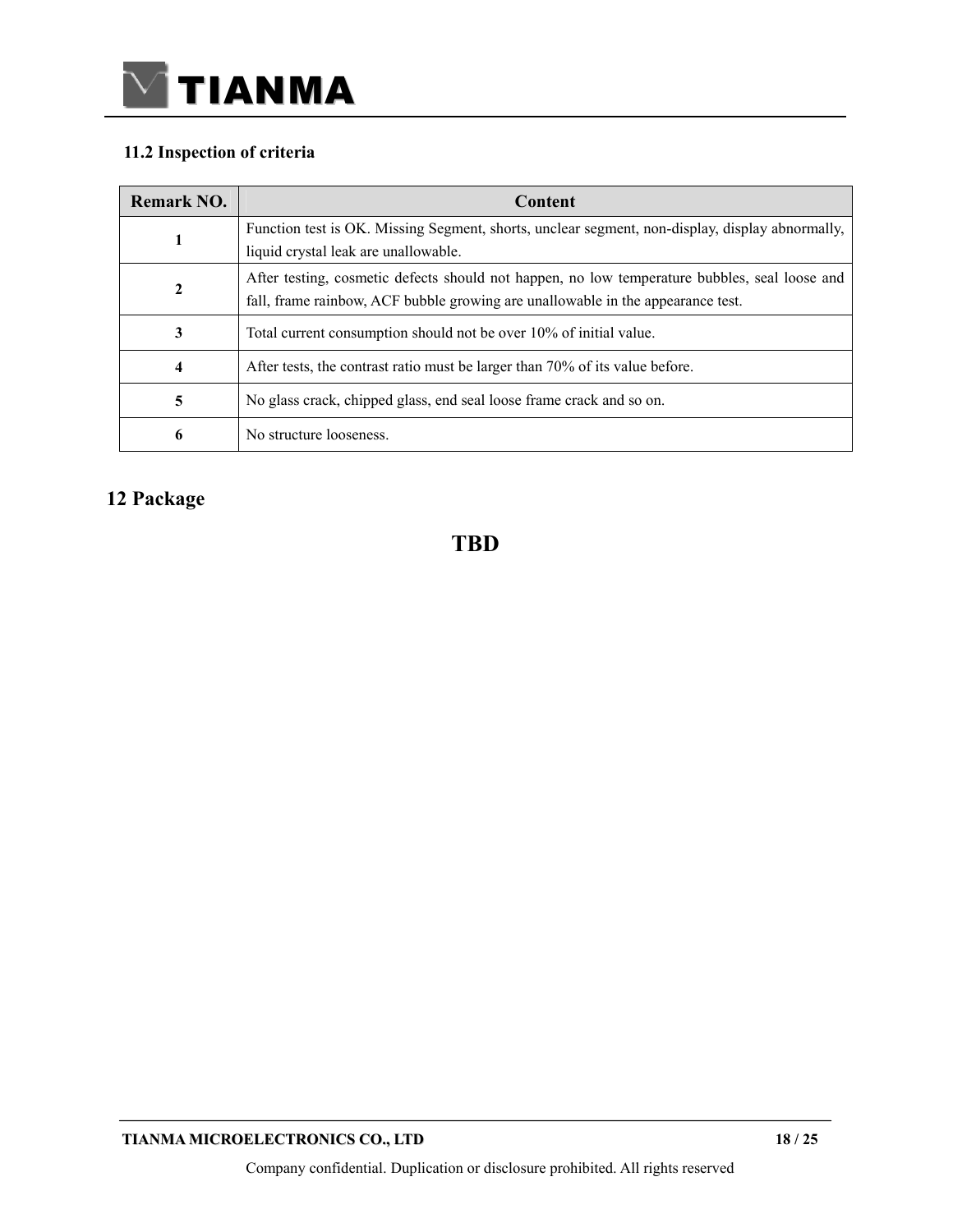## **13 Quality level**

| <b>Examination or Test</b>                                                                                                                    | At $T_a = 25$                                                                                      | <b>Inspection</b>   |                     |      |                          |                          |
|-----------------------------------------------------------------------------------------------------------------------------------------------|----------------------------------------------------------------------------------------------------|---------------------|---------------------|------|--------------------------|--------------------------|
|                                                                                                                                               | (Unless otherwise stated)                                                                          | Min                 | <b>Max</b>          | Unit | $\Pi$                    | <b>AQL</b>               |
| External<br>Visual<br>Inspection                                                                                                              | Under normal illumination and<br>eyesight condition, the distance<br>between eyes and LCD is 25cm. |                     | Refer to appendix A |      | H                        | Major 1.0<br>Minor $2.5$ |
| Display Defects                                                                                                                               | Under normal illumination and<br>eyesight condition, display on<br>inspection.                     | Refer to appendix B |                     | Н    | Major 1.0<br>Minor $2.5$ |                          |
| Note: Major defects: Open segment or common, Short, Serious damages, Leakage<br>Miner defects: Others<br>Sampling standard conforms to GB2828 |                                                                                                    |                     |                     |      |                          |                          |

## **14 Precautions for Use of LCD Modules**

#### **14.1 Handling Precautions**

- 14.1.1 The display panel is made of glass. Do not subject it to a mechanical shock by dropping it from a high place, etc.
- 14.1.2 Liquid in LCD is hazardous substance, if the display panel is damaged and the liquid crystal substance inside it leaks out, be sure not to get any in your mouth, if the substance comes into contact with your skin or clothes, thoroughly and promptly wash it off using soap and water.
- 14.1.3 Do not apply excessive force to the display surface or the adjoining areas since this may cause the color tone to vary.
- 14.1.4 Don't touch, push or rub the exposed polarizer covering the display surface of the LCD module with anything harder than an HB pencil lead, the polarizer is soft and easily scratched, handle it carefully.
- 14.1.5 Don't put or attach anything on the display area to avoid leaving any marks on.
- 14.1.6 If the display surface is contaminated or becomes dusty, breathe on the surface and gently wipe it with a soft dry cloth. do not scrub hard to avoid damage the surface. If still not completely clear, moisten cloth with one of the following solvents:
	- Isopropyl alcohol
	- Ethyl alcohol
	- Solvents other than those mentioned above may damage the polarizer. Especially, do not use the following:
		- Water
		- Ketone
		- Aromatic solvents
- 14.1.7 Do not attempt to disassemble the LCD Module.
- 14.1.8 If the logic circuit power is off, do not apply the input signals.
- 14.1.9 Avoid using the same display pattern long time ( continous ON segment).Software must be prepared so that the pattern will be changed

#### **TIANMA MICROELECTRONICS CO., LTD 19 / 25**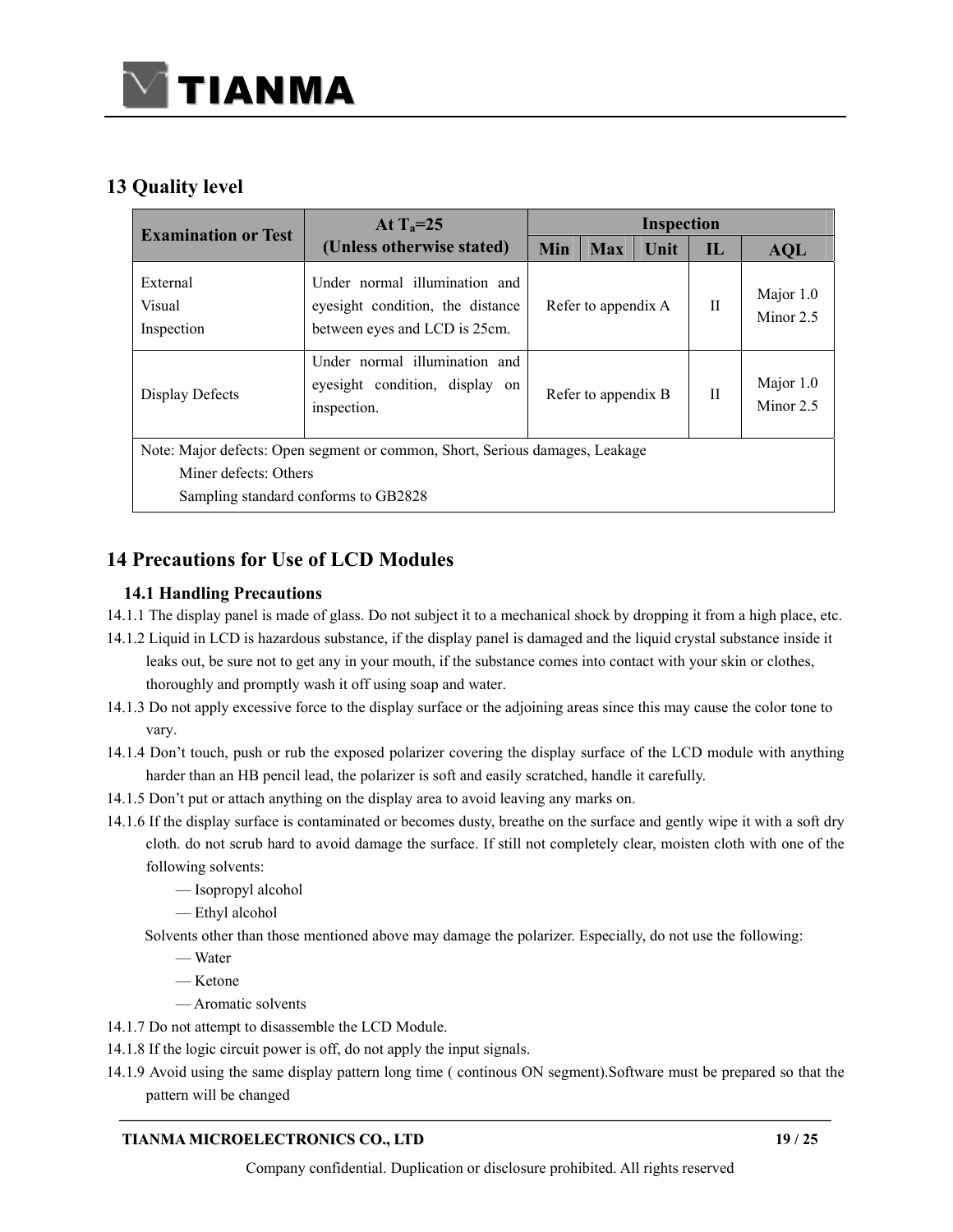

- 14.1.10 To prevent destruction of the elements by static electricity, be careful to maintain an optimum work environment.
	- a. Be sure to ground the body and electric appliances when handling the LCD Modules. It is preferable to use conductive mat on table and wear cotton clothes or conductive processed fibre. Synthetic fibre is not recommended.
	- b. Tools required for assembly, such as soldering irons, must be properly ground.
	- c. To reduce the amount of static electricity generated, do not conduct assembly and other work under dry conditions.
	- d. The LCD Module is coated with a film to protect the display surface. Be careful and slow when peeling off this protective film since static electricity may be generated. It is recommended to use ionic fan or machine when operating. It is recommended to remove the protection foil slowly  $(> 3 \text{ sec.})$ .
	- e. It is preferable to wear gloves etc, to avoid damaging the LCD. Please do not touch electrodes with bare hands or avoid any other contamination.

#### **14.2 Storage precautions**

14.2.1 When storing the LCD modules, avoid exposure to direct sunlight or to the light of fluorescent lamps.

14.2.2 The LCD modules should be stored under the storage temperature range. If the LCD modules will be stored for a long time, the recommend condition is:

Temperature :  $5 \sim 40$ 

Relatively humidity:  $\leq 80\%$ 

14.2.3 The LCD modules should be stored in a clean environment or room, free from acid, alkali and harmful gas.

14.2.4 Store the module in anti-static electricity container and without any physical load.

#### **14.3 Transportation precautions**

The LCD modules should be no falling and violent shocking during transportation, and also should avoid excessive press, water, damp and sunshine.

#### **14.4 Soldering**

14.4.1 Use the high quality solders, only solder the I/O terminals.

14.4.2 No higher than 280 and time less than 3-4 second during soldering.

14.4.3 Rewiring: no more than 3 times.

14.4.4 when you remove connector or cable soldered to I/O terminals, please confirm that solder is fully melted. If you remove by force, electrodes at I/O terminals may be damaged (or stripped off). It is recommended to use solder suction machine.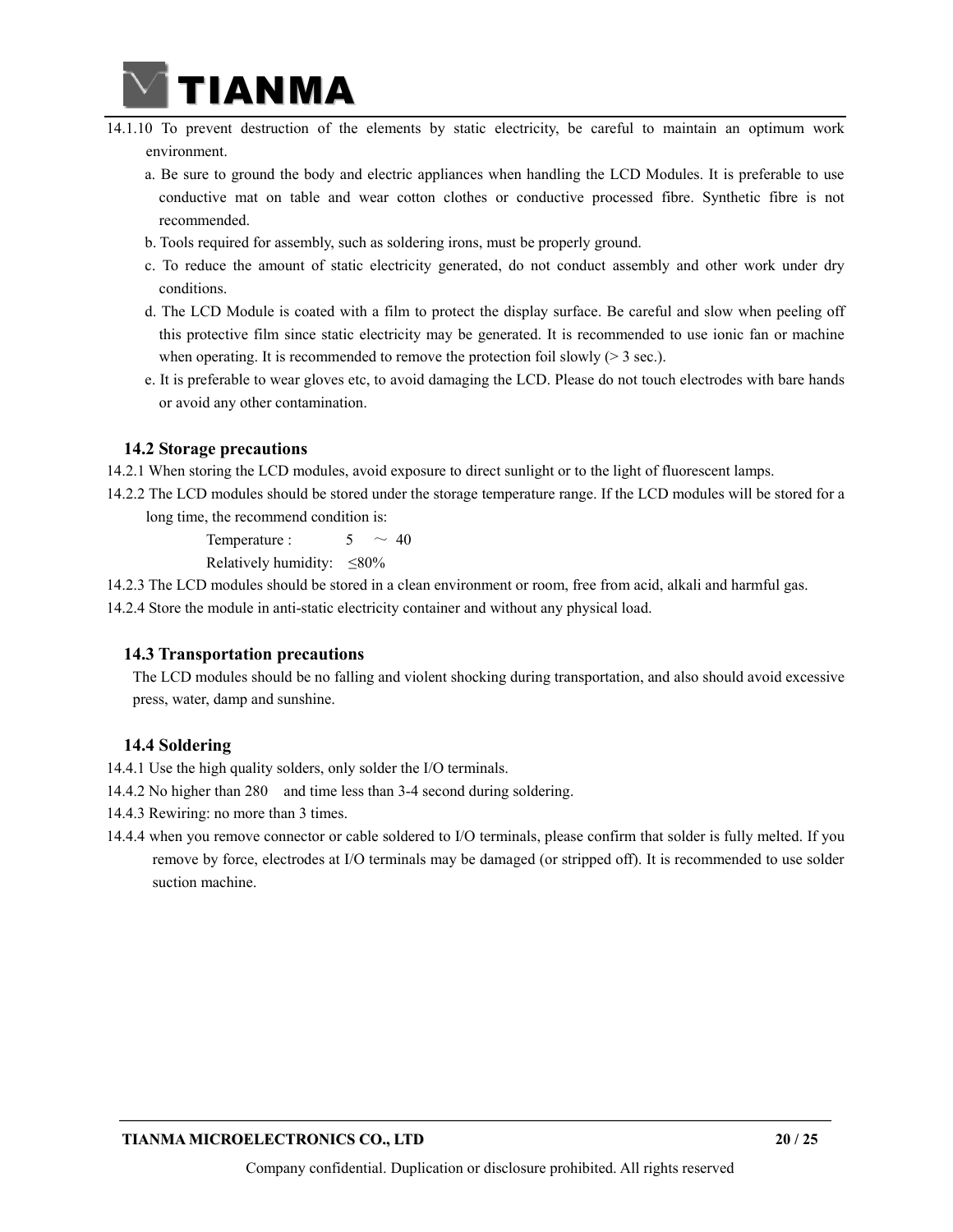

## **15. LCD Module Part Numbering System**



| NO.                                    |                          | <b>Explanation</b>                  |  |  |  |  |  |
|----------------------------------------|--------------------------|-------------------------------------|--|--|--|--|--|
| $\left(1\right)$                       |                          | <b>TIANMA</b> module indicating     |  |  |  |  |  |
| $\circled{2}$                          |                          | Module type: 320 columns X 240 rows |  |  |  |  |  |
| ③                                      |                          | <b>TIANMA</b> module series         |  |  |  |  |  |
| $\circledast$                          | <b>LCD</b> type          |                                     |  |  |  |  |  |
|                                        | C                        | Positive, FSTN                      |  |  |  |  |  |
| $\circledS$                            |                          | <b>Backlight type</b>               |  |  |  |  |  |
|                                        | $\mathcal{C}$            | Transflective, LED                  |  |  |  |  |  |
| $^\copyright$                          | <b>Temperature range</b> |                                     |  |  |  |  |  |
|                                        | W                        | Wide temperature                    |  |  |  |  |  |
| 7)                                     |                          | <b>Viewing Angle</b>                |  |  |  |  |  |
|                                        | V                        | Wide viewing direction              |  |  |  |  |  |
| $^\circledR$                           | <b>Technology</b>        |                                     |  |  |  |  |  |
|                                        | S                        | SMT (only SMT)                      |  |  |  |  |  |
| $\large{\textcircled{\scriptsize{9}}}$ |                          | The color of backlight              |  |  |  |  |  |
|                                        | W                        | White                               |  |  |  |  |  |
| $\left(10\right)$                      |                          | <b>Function choice</b>              |  |  |  |  |  |
|                                        | A                        | Basic function                      |  |  |  |  |  |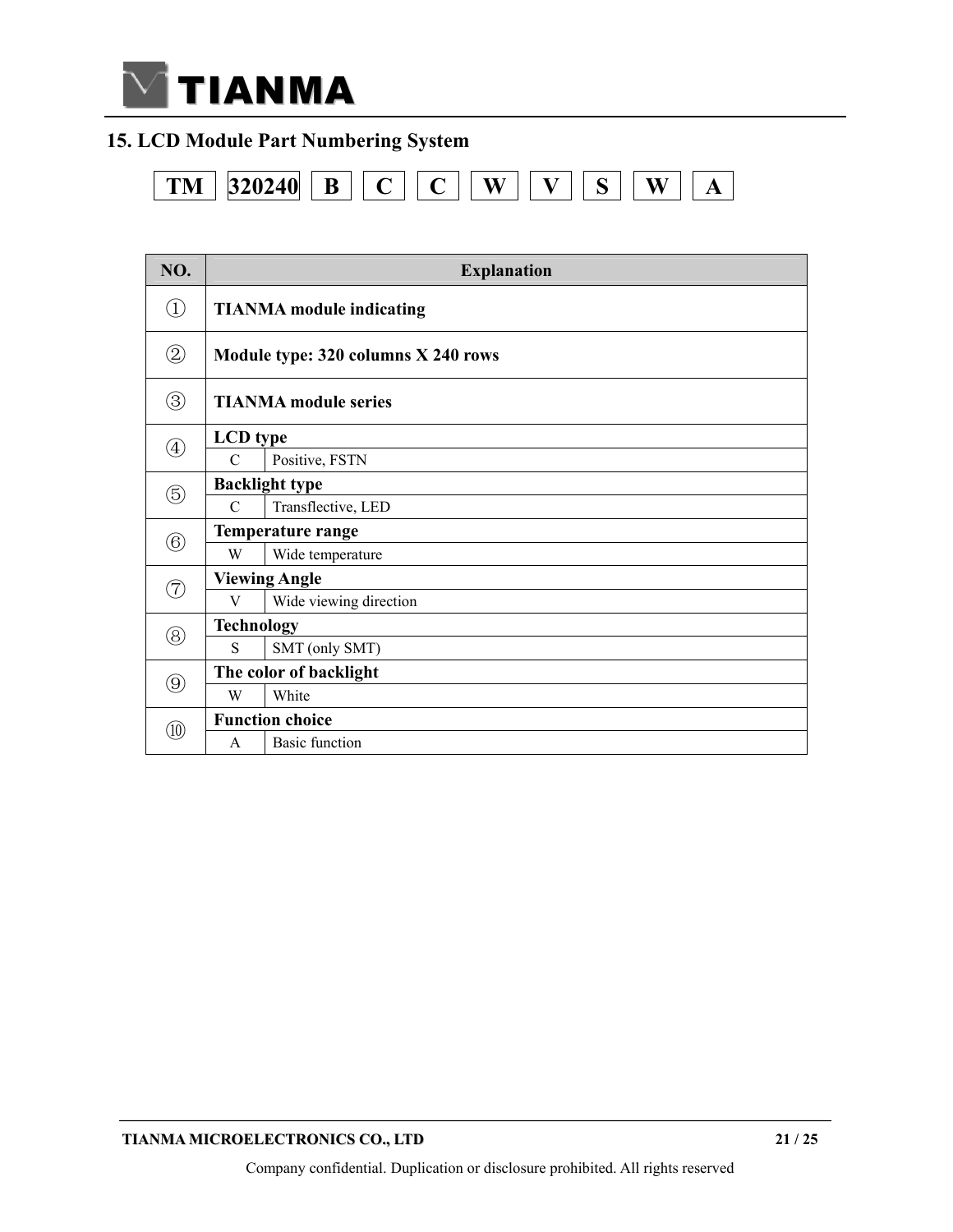

## **Appendix A**

#### **Inspection items and criteria for appearance defects**

| <b>Items</b>                              | <b>Contents</b>               | Criteria                                      |                                                    |                                  |                                    |  |
|-------------------------------------------|-------------------------------|-----------------------------------------------|----------------------------------------------------|----------------------------------|------------------------------------|--|
| Protective Glue                           |                               |                                               |                                                    | No clear defects                 |                                    |  |
| Cover Tape                                |                               | Covering all of the chip and no clear crimple |                                                    |                                  |                                    |  |
| Leakage                                   |                               | Not permitted                                 |                                                    |                                  |                                    |  |
| Rainbow                                   |                               | According to the limit specimen               |                                                    |                                  |                                    |  |
|                                           | Wrong polarizer<br>attachment | Not permitted                                 |                                                    |                                  |                                    |  |
| Polarizer                                 | Bubble between                | Not counted                                   |                                                    | Max. 3 defects allowed           |                                    |  |
|                                           | polarizer and glass           | $\phi$ <0.3mm                                 |                                                    | $0.3$ mm $\leq \phi \leq 0.5$ mm |                                    |  |
|                                           | Scratches of polarizer        | According to the limit specimen               |                                                    |                                  |                                    |  |
|                                           |                               | Not counted                                   | Max. 3 spots allowed                               |                                  |                                    |  |
| <b>Black spot</b><br>(in<br>viewing area) | $\mathfrak{Q}$                | $X<0.20$ mm                                   | $0.20$ mm $\leq$ X $\leq$ 0.5mm                    |                                  |                                    |  |
|                                           |                               | $X=(a+b)/2$                                   |                                                    |                                  |                                    |  |
| <b>Black line</b><br>(in                  |                               | Not counted                                   | Max. 3 lines allowed                               |                                  | Max. 3<br>spots (lines)<br>allowed |  |
| viewing area)                             | $\lhd$                        | $a<0.02$ mm                                   | $0.02$ mm $\leq a \leq 0.05$ mm<br>$b \leq 2.0$ mm |                                  |                                    |  |
| Progressive<br>cracks                     |                               | Not permitted                                 |                                                    |                                  |                                    |  |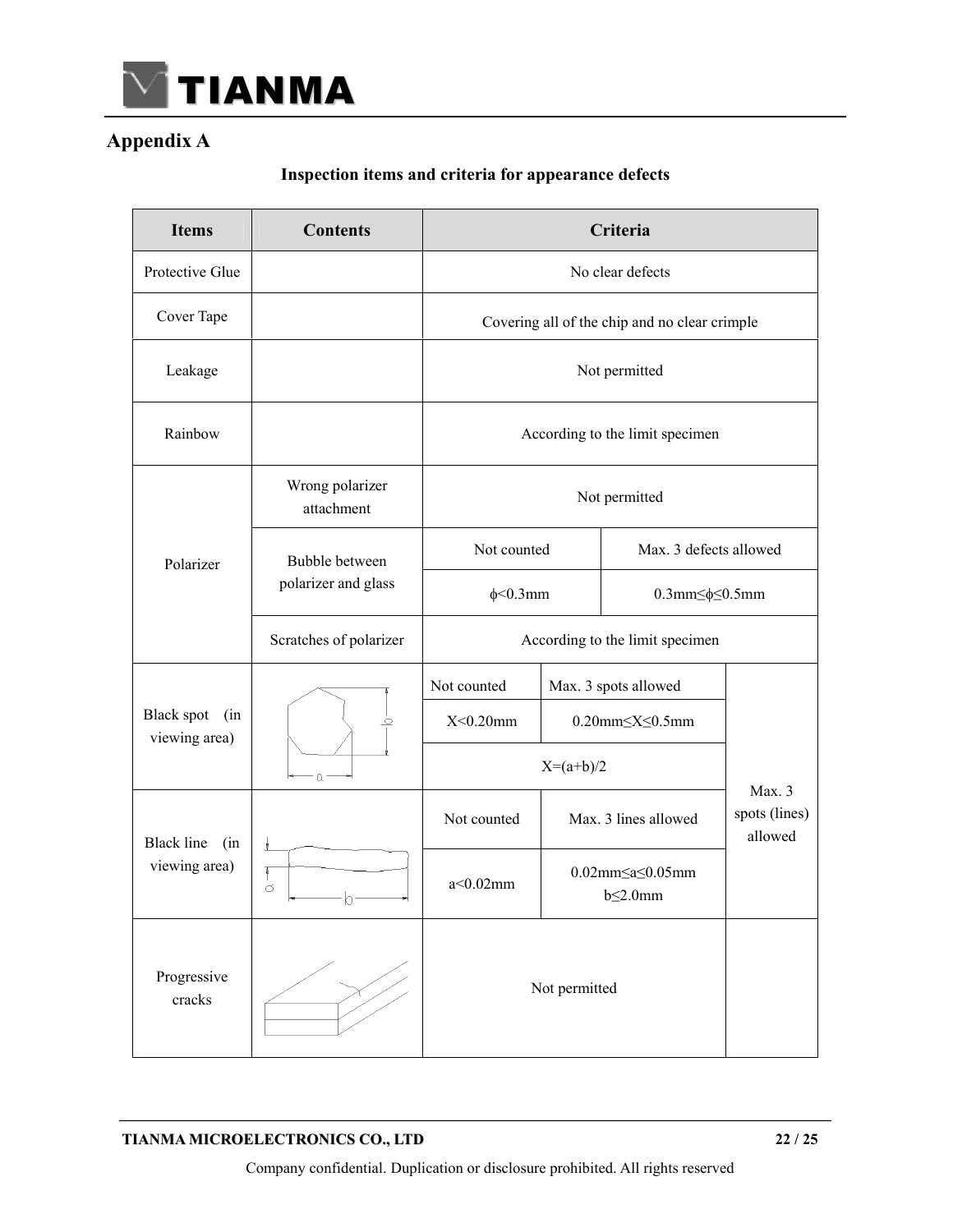

| <b>Item</b>     | <b>Contents</b>            |                                        |  |             | Criteria                    |                             |                  |
|-----------------|----------------------------|----------------------------------------|--|-------------|-----------------------------|-----------------------------|------------------|
|                 | Cracks on pads             | a                                      |  | $\mathbf b$ | $\mathbf c$                 |                             |                  |
| Glass<br>Cracks |                            | $\leq$ 3mm                             |  | $\leq W/5$  | $\leq T/2$                  | Max. 2<br>Cracks<br>allowed |                  |
|                 | ÷<br>$\vdash$              | $\leq$ 2mm                             |  | $\leq W/5$  | T/2 < C < T                 |                             |                  |
|                 | Cracks on contact side     | $\rm{a}$                               |  |             | $\bf b$                     |                             |                  |
|                 | $\circ$<br>O.              | $\leq$ 3mm                             |  |             | $\leq T/2$                  |                             |                  |
|                 |                            | $\leq$ 2mm                             |  | T/2 < b < T |                             |                             |                  |
|                 |                            | C shall be not reach the seal area     |  |             |                             | Max. 2                      | Max. 5<br>cracks |
|                 | Cracks on non-contact side | $\rm{a}$                               |  |             | $\bf b$                     | cracks<br>allowed           | allowed          |
|                 |                            | $\leq$ 3mm                             |  |             | $\leq T/2$                  |                             |                  |
|                 |                            | $\leq$ 2mm                             |  |             | T/2 < b < T                 |                             |                  |
|                 |                            | $C \leq 0.5$ mm                        |  |             |                             |                             |                  |
|                 | ⊸ sw ⊢                     | $d\leq SW/3$                           |  |             |                             |                             |                  |
|                 | Corner cracks              |                                        |  |             |                             |                             |                  |
|                 | $\rho$ -                   | $e<2.0mm^2$<br>$f<2.0$ mm <sup>2</sup> |  |             | Max. 3<br>cracks<br>allowed |                             |                  |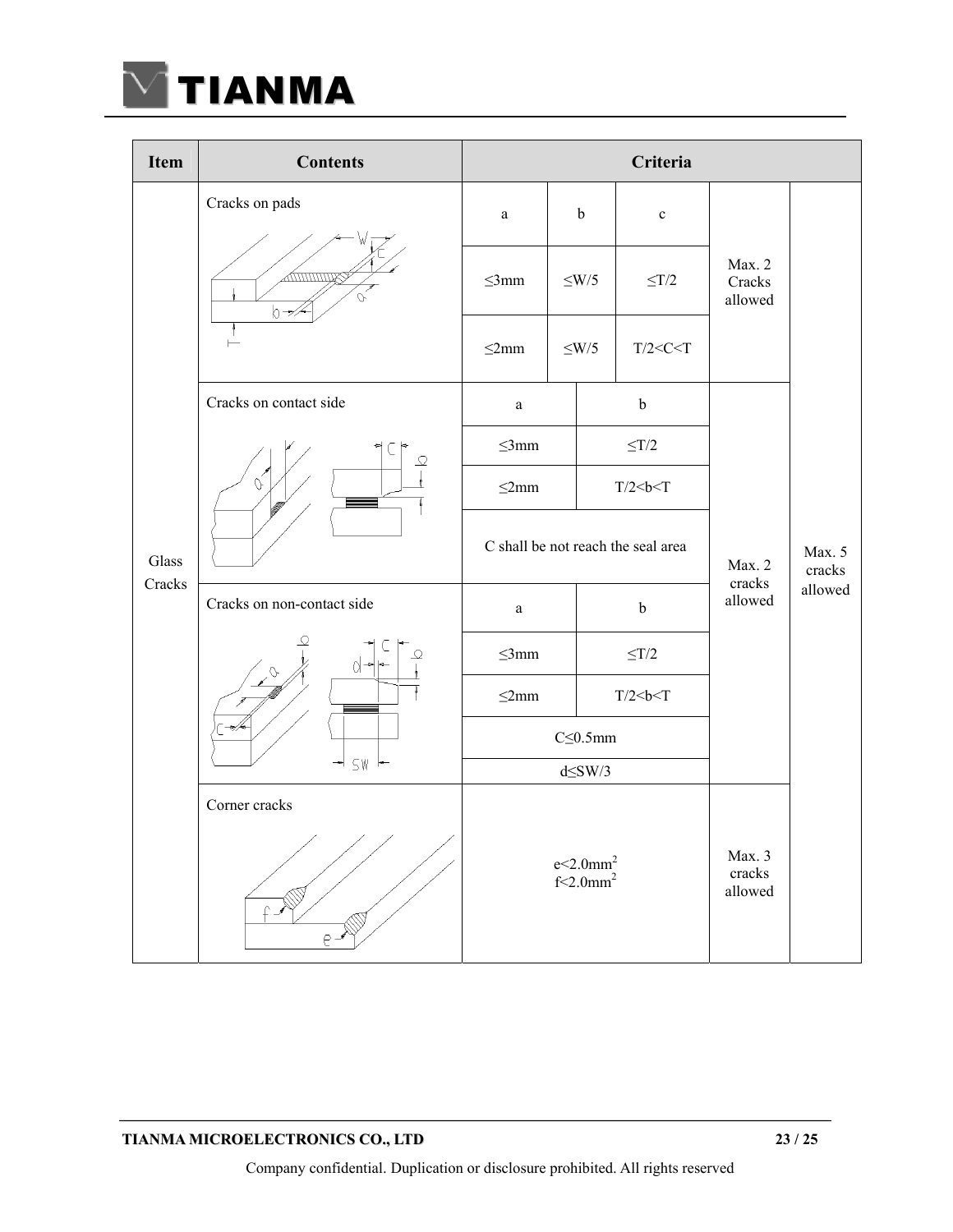

## **Appendix B**

## **Inspection items and criteria for display defects**

| <b>Items</b>                    | <b>Contents</b>                                | Critera                         |                                                    |                    |  |  |  |
|---------------------------------|------------------------------------------------|---------------------------------|----------------------------------------------------|--------------------|--|--|--|
| Open segment or open common     |                                                | Not permitted                   |                                                    |                    |  |  |  |
| Short                           |                                                | Not permitted                   |                                                    |                    |  |  |  |
| Wrong viewing angle             |                                                | Not permitted                   |                                                    |                    |  |  |  |
| Contrast radio uneven           |                                                | According to the limit specimen |                                                    |                    |  |  |  |
| Crosstalk                       |                                                | According to the limit specimen |                                                    |                    |  |  |  |
|                                 | α                                              | Not counted                     | Max.3 dots allowed                                 |                    |  |  |  |
| Pin holes and<br>cracks in      | Q                                              | $X<0.1$ mm                      | $0.1$ mm $\leq$ X $\leq$ 0.2mm                     |                    |  |  |  |
|                                 | $\mathbf{\Omega}$<br>t<br>$\alpha \rightarrow$ |                                 | Max.3<br>dots                                      |                    |  |  |  |
| segment (DOT)                   | $\triangleleft$<br>$\ddagger$                  | Not counted                     | Max.2 dots allowed                                 | allowed            |  |  |  |
|                                 |                                                | A<0.1mm                         | $0.1$ mm $\leq$ A $\leq$ 0.2mm<br>$D < 0.25$ mm    |                    |  |  |  |
|                                 | 으<br>$-\alpha$                                 | Not counted                     | Max.3 spots allowed                                |                    |  |  |  |
| Black spot (in<br>viewing area) |                                                | $X<0.1$ mm                      | $0.1$ mm $\leq$ X $\leq$ 0.2mm                     |                    |  |  |  |
|                                 |                                                | $X=(a+b)/2$                     | Max.3<br>spots                                     |                    |  |  |  |
|                                 |                                                | Not counted                     | Max.3 lines allowed                                | (lines)<br>allowed |  |  |  |
| Black line (in<br>viewing area) | $\frac{1}{\alpha}$<br>$\mathsf{b}$             | a<0.02mm                        | $0.02$ mm $\leq a \leq 0.05$ mm<br>$b \leq 0.5$ mm |                    |  |  |  |